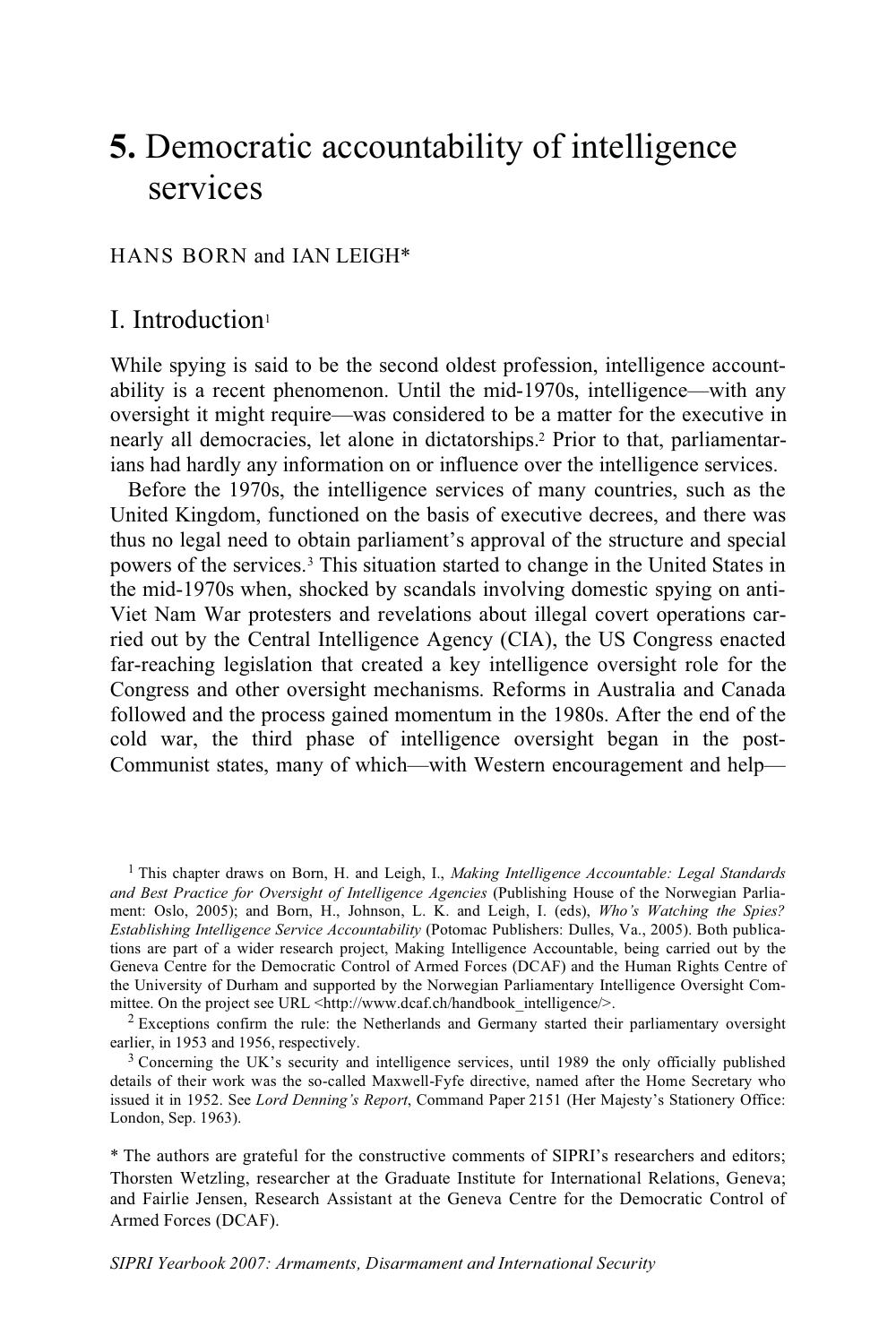## **Table 5.1.** A legislative framework for the control of security and intelligence services

| Elements of control                                                                                                                                                                                                                     |
|-----------------------------------------------------------------------------------------------------------------------------------------------------------------------------------------------------------------------------------------|
| Subordination of the security and intelligence services to the executive (e.g. cabinet ministers,<br>inspectors general and high-level coordinating bodies), including safeguards against possible<br>ministerial abuse of the services |
| The authority of the parliament, specifically of its special parliamentary intelligence<br>oversight committee                                                                                                                          |
| Authorization and appropriation of public funds                                                                                                                                                                                         |
| Permanent mandates of relevant agencies and their field(s) of operation                                                                                                                                                                 |
| Internal control and direction within the services                                                                                                                                                                                      |
| Control over politically sensitive issues, such as covert operations and<br>international cooperation                                                                                                                                   |
| Reporting mechanisms to the executive, the parliament and the wider public                                                                                                                                                              |
| The process of appointing and dismissing the directors of the services                                                                                                                                                                  |
| Any special powers or exemptions the services enjoy                                                                                                                                                                                     |
| The role of independent bodies such as the financial audit office and the courts and complaint<br>mechanisms such as ombudsmen, tribunals, review boards and data protection officers                                                   |
| Course These claments down from the Canare Control for the Democratic Control of Armed                                                                                                                                                  |

*Source*: These elements derive from the Geneva Centre for the Democratic Control of Armed Forces (DCAF) project Making Intelligence Accountable. See Born, H. and Leigh, I., *Making Intelligence Accountable: Legal Standards and Best Practice for Oversight of Intelligence Agencies* (Publishing House of the Norwegian Parliament: Oslo, 2005), pp. 121–29.

reformed their intelligence services by putting them for the first time on a statutory footing, supervised by both the executive and the parliament.4

Why did these various states successively change their old habits of keeping the intelligence services beyond public accountability? In many states, scandals provided the main impetus for change in the governance of intelligence services. This was the case in Australia, Canada, Norway and the USA, where legislative and public investigatory committees exposed human rights abuses and pushed for strengthened intelligence oversight systems.<sup>5</sup> Constitutional reform (e.g. in South Africa), transition to democracy (e.g. in Argentina, South Korea and Poland) and legal challenges brought by citizens (e.g. in the Netherlands, Romania and the UK) were all reasons why governments began to impose public accountability on their intelligence services. As of 2006, democratic parliamentary oversight of intelligence services on a statutory basis has become the international norm in democratic states and has received the backing of international bodies such as the parliamentary assemblies of the Council of Europe and the Western European Union.6

 4 Leigh, I., 'More closely watching the spies: three decades of experiences', eds Born, Johnson and Leigh (note 1), pp. 3–4.<br> $5$  Leigh (note 4), pp. 3–5.

6 Parliamentary Assembly of the Council of Europe, Recommendation 1713/2005, 23 June 2005, URL <http://assembly.coe.int/Main.asp?link=/Documents/AdoptedText/ta05/EREC1713.htm>; and Western European Union Assembly, Resolution 113, 4 Dec. 2002, URL <http://www.assembly-weu.org/ en/documents/sessions\_ordinaires/pv/2002/pv09.php#P225\_15553>.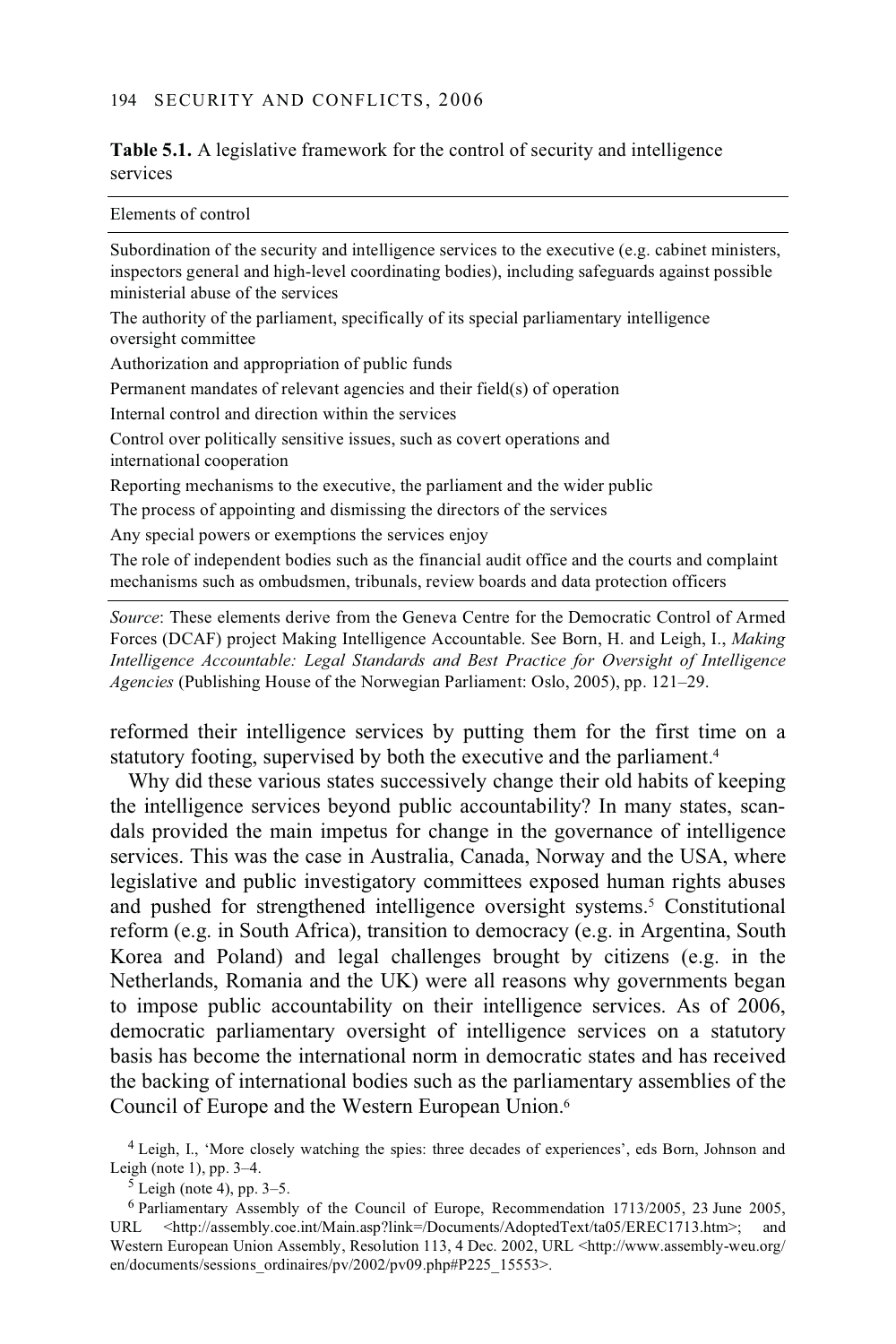In the wake of the terrorist attacks on the USA of 11 September 2001, however, a number of new or renewed concerns have been raised, regarding both the professional adequacy of the Western world's intelligence services and the risk of their role and findings being distorted by political measures.7 Various countries have carried out public and parliamentary special investigations into claims of failings or misconduct by intelligence services related, notably, to the preparation for and conduct of the conflicts in Afghanistan and Iraq. Prominent examples include the Congress-appointed 9/11 Commission in the USA; the Hutton Inquiry in the UK; the Arar Commission in Canada; the German special parliamentary inquest; and the Dutch Parliament's request to investigate the alleged torture practices of the Dutch Military Intelligence and Security Service in Iraq.<sup>8</sup> These special inquiries are proof that political leaders are no longer convinced that internal investigations are sufficient and are ready to meet the demand for greater public accountability.

Based on a comparative research project on intelligence accountability, this chapter focuses on how selected states have implemented democratic oversight of their intelligence services.<sup>9</sup> The states analysed are all democracies whose legislatures have adopted intelligence laws that put the functioning of their intelligence services on a legal footing and provide for oversight of intelligence. The sample of states includes Argentina, Bosnia and Herzegovina, Canada, Germany, Hungary, the Netherlands, Norway, Poland, South Africa, the UK and the USA.

Two further comments on scope and definitions are in order here. First, and as implied above, the initial step towards good oversight is a legislative framework adopted by a legitimate representative institution that sets out in clear and open terms such basic points as those listed in table 5.1. This chapter

 $8$  The National Commission on Terrorist Attacks upon the United States, also know as the Kean Commission, investigated the circumstances that led to the attacks as well as national preparedness for and immediate responses to the attacks; see URL <http://www.9-11commission.gov/>. The Investigation into the Circumstances Surrounding the Death of Dr David Kelly (also known as the Hutton Inquiry) investigated the circumstances surrounding Dr Kelly's death in the context of the controversy and debate over whether the British Government dossier on Iraq's alleged possession of weapons of mass destruction was of sufficient scope and quality to justify the government declaration that Saddam Hussein posed a national security threat to the UK; see URL  $\langle$ http://www.the-hutton-inquiry.org.uk $\rangle$ . See also the website of the Commission of Inquiry into the Actions of Canadian Officials in Relation to Maher Arar at URL <http://www.ararcommission.ca/>. The mandate of the German Parliament's Committee of Inquiry of 7 Apr. 2006 is available at URL <http://www.bundestag.de/ausschuesse/ua/1\_ua/auftrag/ auftrag\_engl.pdf>. The Dutch public inquiry followed press revelations that the Dutch Military Intelligence and Security Service used interrogation methods against Iraqi suspects (in Iraq) that amount to torture. See Hoedeman, J. and Koelé, T., 'Kabinet gelast onderzoek ontsporingen in Irak' [Cabinet requests investigation into derailments in Iraq], *De Volkskrant*, 19 Nov. 2006. 9 See note 1.

 <sup>7</sup> See Dunay, P. and Lachowski, Z., 'Euro-Atlantic security and institutions', and Guthrie, R., Hart, J. and Kuhlau, F., 'Chemical and biological warfare developments and arms control', *SIPRI Yearbook 2006: Armaments, Disarmament and International Security* (Oxford University Press: Oxford, 2006), pp. 33–62, and pp. 707–31; and Dunay, P. and Lachowski, Z., 'Euro-Atlantic security and institutions', and Guthrie, R., Hart, J. and Kuhlau, F., 'Chemical and biological warfare developments and arms control', *SIPRI Yearbook 2005: Armaments, Disarmament and International Security* (Oxford University Press: Oxford, 2005), pp. 43–75, and pp. 603–28.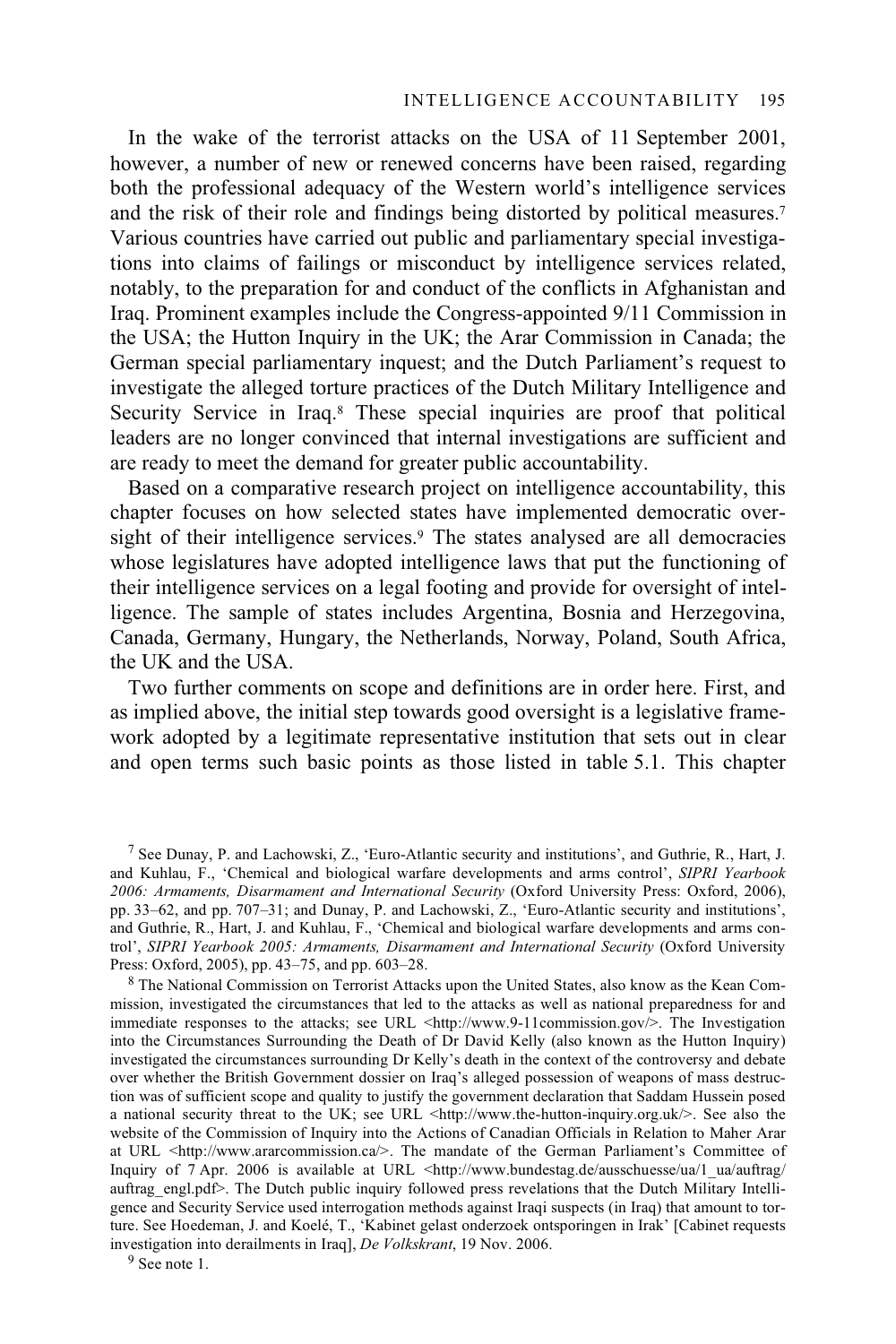generally assumes the existence of such frameworks and moves on to review the aspects of implementation that are especially important for oversight.<sup>10</sup>

Second, and especially in modern conditions where governments and societies face multiple risks arising in different dimensions, a widening range of authorities other than the intelligence services collect, analyse and use material that fits the definition of intelligence for their own specific purposes.11 Defence intelligence is a well-known special field (and not uncommonly, a competitor with civilian agencies), and 'commercial intelligence' has its own and rather different meaning. Additionally, police, customs, immigration, transport security and even social security authorities are all increasingly involved in intelligence-like operations. For reasons of space this wider phenomenon is not covered in this chapter, but it raises obvious questions about the adequacy, consistency and coherence of democratic norms and oversight governing these different actors and activities: an important subject for further research and debate.

The major challenges of oversight are the focus of section II. In sections III, IV and V the three main pillars of oversight are described and analysed: executive oversight, parliamentary oversight and oversight by independent bodies. In this analysis, the concept of oversight is seen as a means of ensuring the accountability of the decisions and actions of security and intelligence agencies. The conclusions are presented in section VI.

# II. The challenge of oversight

The need for intelligence is a fact of life for modern governments. Few states take the view that they can dispense with a foreign intelligence service and none is sufficiently immune from terrorism or the inquisitiveness of its neighbours to forgo an internal security service. Two basic patterns exist for organizing security and intelligence. In the first there is a single agency for domestic and foreign intelligence (e.g. in Bosnia and Herzegovina, the Netherlands, Spain and Turkey). In the second there are distinct agencies for domestic security and external intelligence, with either separate or overlapping territorial competences (as in Germany, Hungary, Poland, the UK and the USA). Despite these variations in the organizational structure or governmental setting, security and intelligence pose a common set of challenges for accountability the world over.

## **The need for secrecy versus the need for transparency**

The fundamental difficulty that intelligence oversight poses is the conundrum of how to provide democratic control of a governmental function and institu-

 $10$  The relevant legislation for the countries discussed here is available for reference online. See the specific references to such legislation in the following discussion of individual countries.  $11$  On governments' and societies' assessment of risk see the Introduction in this volume.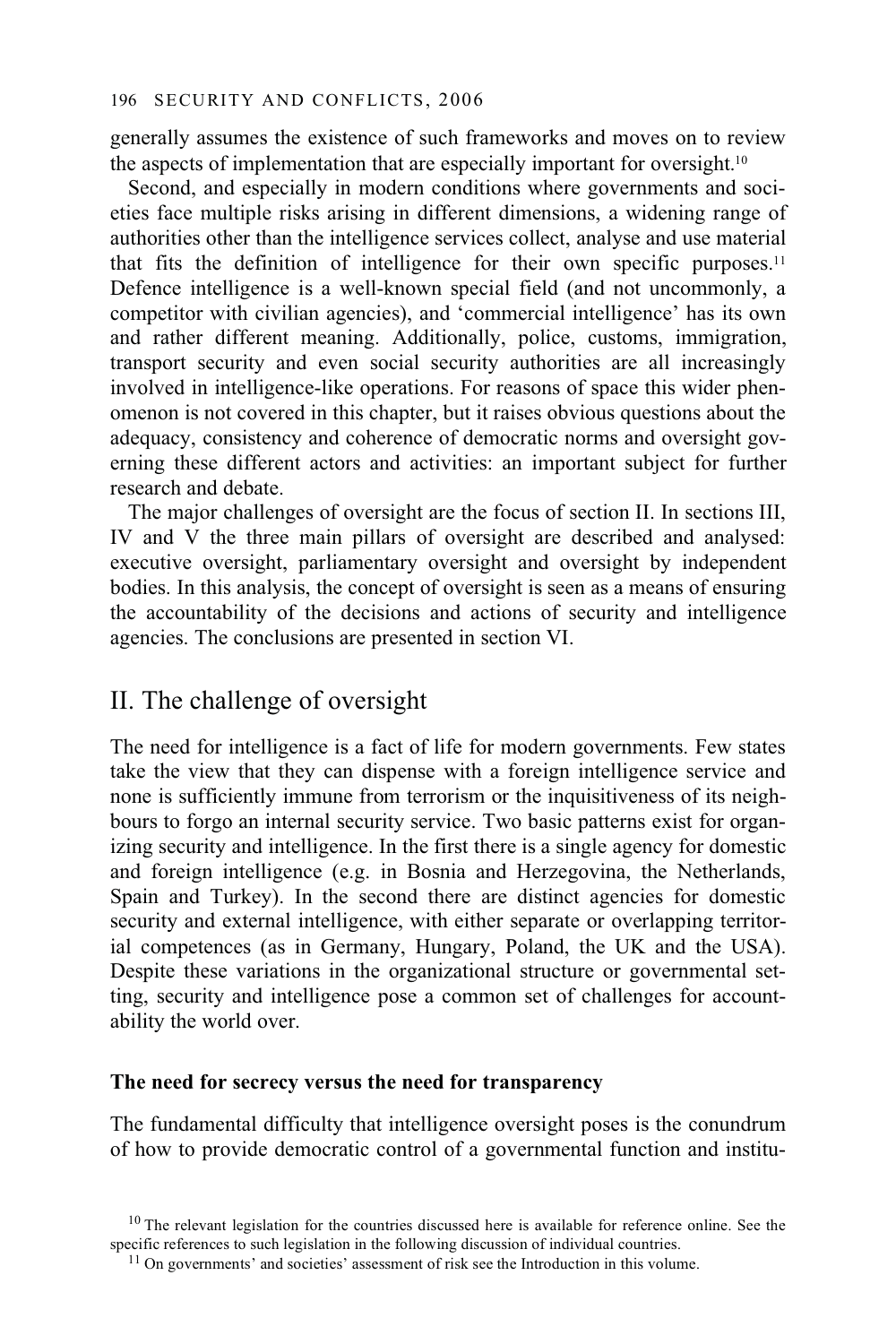tions which are essential to the survival and flourishing of the state, but which must operate to a certain extent in justifiable secrecy.

In the case of security and intelligence, and in contrast to many other areas of governmental activity, it is widely accepted that official communications and operations can only be transparent to a limited extent, otherwise the relevant operations, sources and assets will be compromised. This suggests that the prevailing pattern of oversight for other governmental activities needs to be adapted for the circumstances of security and intelligence, yet that the need for rigorous control is greater, not less, than in the case of more mundane activities such as education or welfare.

The necessary secrecy surrounding security and intelligence runs the risk of encouraging and providing cover for illegal and ethically dubious practices on the part of the agencies involved. The democratic process itself may be subverted by the infiltration of political parties, trade unions or civil society groups in the name of security and intelligence. The privacy of countless individuals may be interfered with by the collection, storage and dissemination of personal data, whether accurate or flawed. Inefficiency and corruption may go unchecked. Since September 2001, because of increasingly multilateral intelligence cooperation in combating global terrorism, the risk has grown also of sharing information with regimes that may put it to discreditable use—an issue explored further in section III. Last but not least, human rights abuses or breaches of international law committed by a given country's intelligence services abroad may both harm the country's international standing and invite damaging retaliation. Furthermore, information about clandestine operations that becomes public may harm relations with the countries in which the operations are conducted or which are targeted by them.

## **The temptation for politicians**

In modern states the security and intelligence agencies play a vital role in the support of government in its domestic, defence and foreign policies by supplying and analysing relevant intelligence and countering specified threats. It is essential that the agencies and officials who carry out these roles are under democratic supervision by elected politicians, rather than accountable only to themselves. However, there is a real danger that politicians will be tempted to use the agencies' resources of information (about political opponents) or exceptional powers (e.g. of covert entry and bugging) to serve a domestic party political agenda. This possibility of gathering information to discredit or influence domestic political figures and movements must be guarded against. Well-calibrated accountability structures therefore attempt to insulate security and intelligence agencies from political abuse without isolating them from executive control. In general, the solutions adopted by democratic states deal with this paradox in two ways: first, by balancing rights and responsibilities between the agencies and their political masters; and second, by creating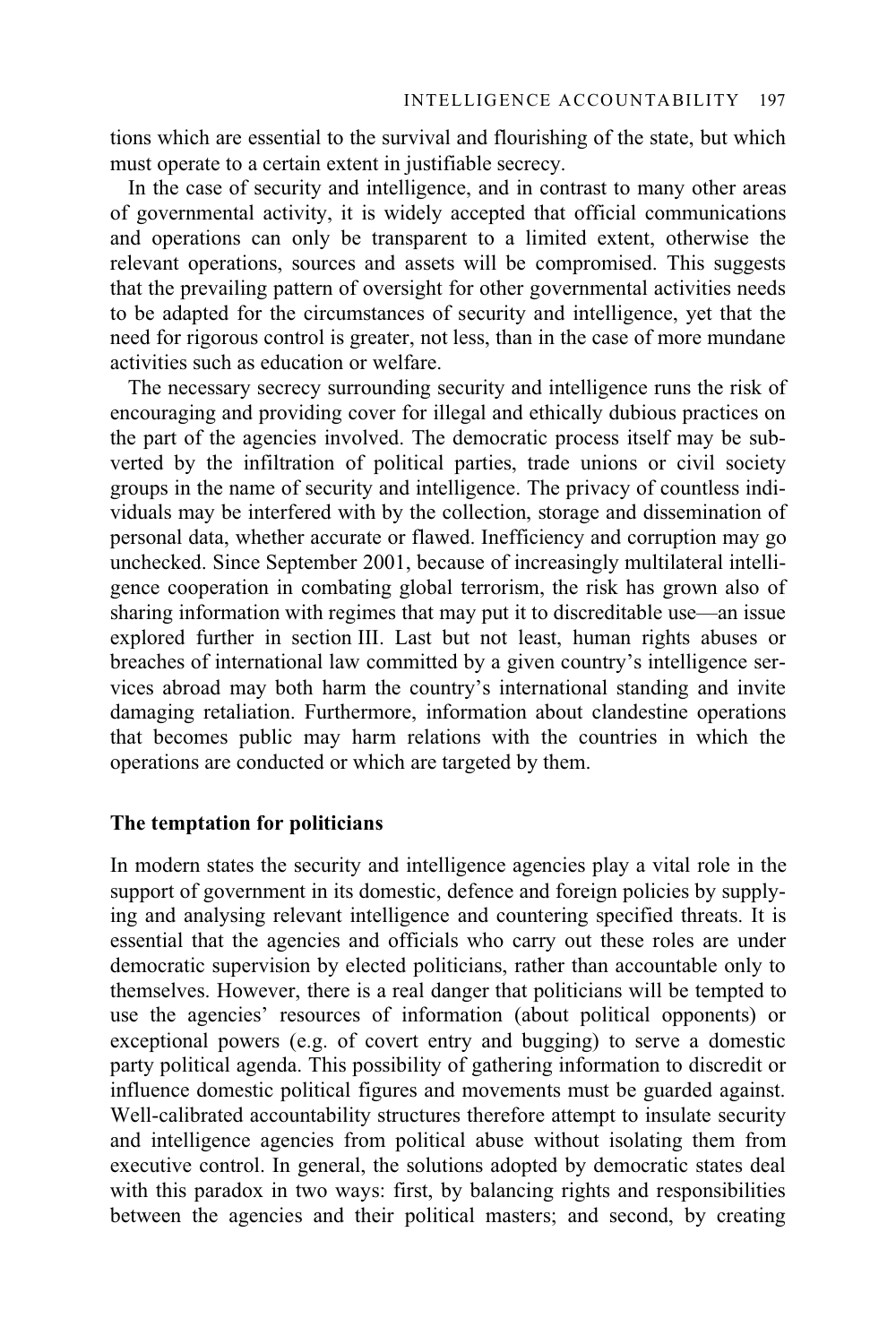checking mechanisms outside the executive branch (see sections IV and V on parliamentary oversight and independent bodies, respectively).

# **The challenges of intelligence oversight in new democracies**

A great challenge is faced by countries that have recently made the transition to democracy from authoritarian regimes. In the past, the main task of internal security and intelligence services in such countries was to protect authoritarian leaders from their own people rather than to protect the state or the constitutional order. Primarily, the security and intelligence services fulfilled a repressive function. An enormous effort is required to reform the old security services into modern democratic services, and the process of turning them from a tool of repression into a modern tool of security policy requires careful monitoring by the executive and the parliament. In Europe the challenge is often exacerbated by the arrival of a new post-1989 generation of politicians with no particular knowledge of intelligence services—a problem that also applies to some politicians in older democracies. It is difficult to lead or to reform intelligence services from a position of ignorance or inexperience.

Since 1989 many former Communist states in Central and Eastern Europe have set up a double-headed constitutional arrangement for leading intelligence and security services, in which the president is responsible for some important functions (e.g. appointing a director) and the prime minister deals with day-to-day issues. Such an arrangement can perhaps be explained by a concern that no executive leader should have the monopoly on the use of intelligence services. However, intelligence services in the Czech Republic, Estonia, Latvia, Lithuania, Romania and Slovakia have misused this dual structure to play off the prime minister against the president or sometimes to escape oversight altogether.<sup>12</sup>

# III. Executive oversight: addressing politically sensitive intelligence issues

The executive branch plays a major, if not the most important, role in controlling (tasking, steering and monitoring of) intelligence services. Three issues are addressed in this section: (*a*) the role of the executive in overseeing intelligence agencies; (*b*) the oversight of international intelligence cooperation; and (*c*) the structures to ensure that executive control does not lead to ministerial abuse of the services.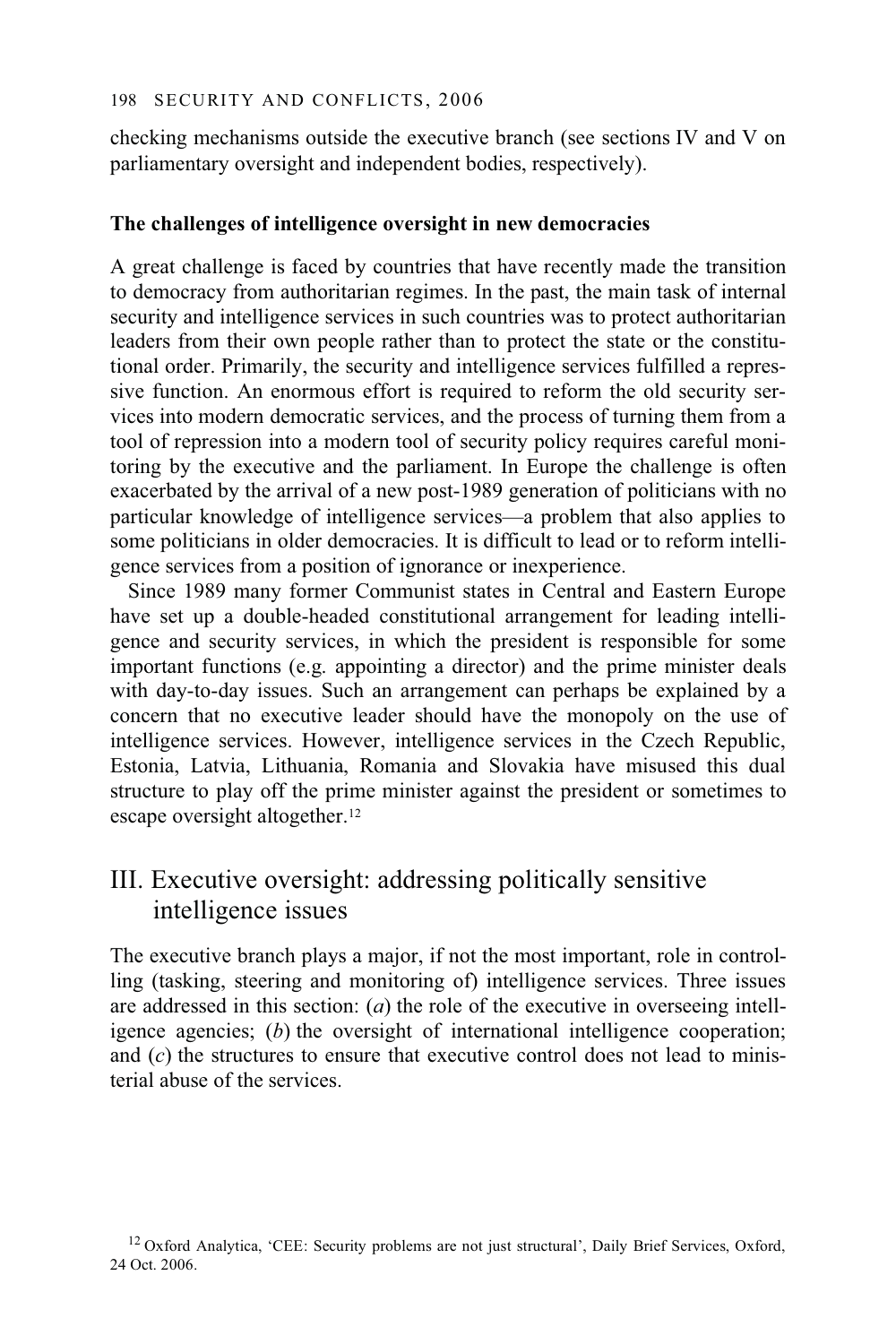# **The role of the executive**

The ultimate authority and legitimacy of intelligence agencies rests on legislative approval of their powers, operations and expenditure. However, for practical reasons and because of the sensitive nature as well as the urgency of the subject matter, effective external control of these agencies must rest with the government—the executive. There is no intrinsic conflict between effective executive control and parliamentary oversight. On the contrary, the latter depends on the former. Parliaments can only reliably call ministers to account for the actions of the intelligence agencies if the ministers have real powers of control and adequate information about the actions taken in their name. Where this is lacking, the only democratic alternative is for a parliamentary body or official to attempt to fill the vacuum. This, however, is a poor substitute because, while legislative bodies can effectively review the use of powers and expenditure *ex post facto*, they are not equipped to direct and manage these matters in real time in the same way as governmental structures are.

The cabinet ministers who are responsible for intelligence services need two types of power in order to discharge their responsibilities: a sufficient degree of control over intelligence agencies and the right to demand information from them. Ministers are entitled to expect total loyalty from the agencies in implementing the policies of the government in the country's interests. They also need to have adequate control and information to be able to account to the parliament for the agencies' use of their legal powers and their expenditure.

Effective control by the executive does not, however, imply direct managerial responsibility for security and intelligence operations. In many countries, both to prevent abuse and as a prerequisite of effective control, the respective competences of the responsible ministers and the agency directors are set out in legal provisions. In the interest of effectiveness they should be distinct but complementary. If ministers are too closely involved in day-to-day matters, it will be impossible for them to act as a source of external control and the basis of democratic oversight will be undermined. The precise dividing line between the respective responsibilities of ministers and the agency heads is difficult to draw. One useful model, however, is the 1984 Canadian Security Intelligence Service (CSIS) Act, which defines the director of the service as having 'the *control and management* of the Service', '*under the direction*' of the responsible minister.<sup>13</sup> The Polish intelligence legislation contains a provision that clearly distinguishes between the competencies of the prime minister (giving direction) and the heads of the agencies (drawing up plans of action and reporting to parliament and the public).14 Particularly in societies in democratic transition, where the dividing line between civilian government and the intelligence services has previously been blurred, it may be necessary to provide detailed prohibitions to prevent future abuses. For

<sup>&</sup>lt;sup>13</sup> Canada, Canadian Security Intelligence Service Act, 1984, section  $6(1)$ ; the act, as amended, is available at URL <http://laws.justice.gc.ca/en/C-23> (emphasis added).

<sup>&</sup>lt;sup>14</sup> Poland, Internal Security Agency and Foreign Intelligence Agency Act, 24 May 2002, URL <http:// www.aw.gov.pl/eng/akty-prawne/akty-prawne.html>, article 7 (in Polish).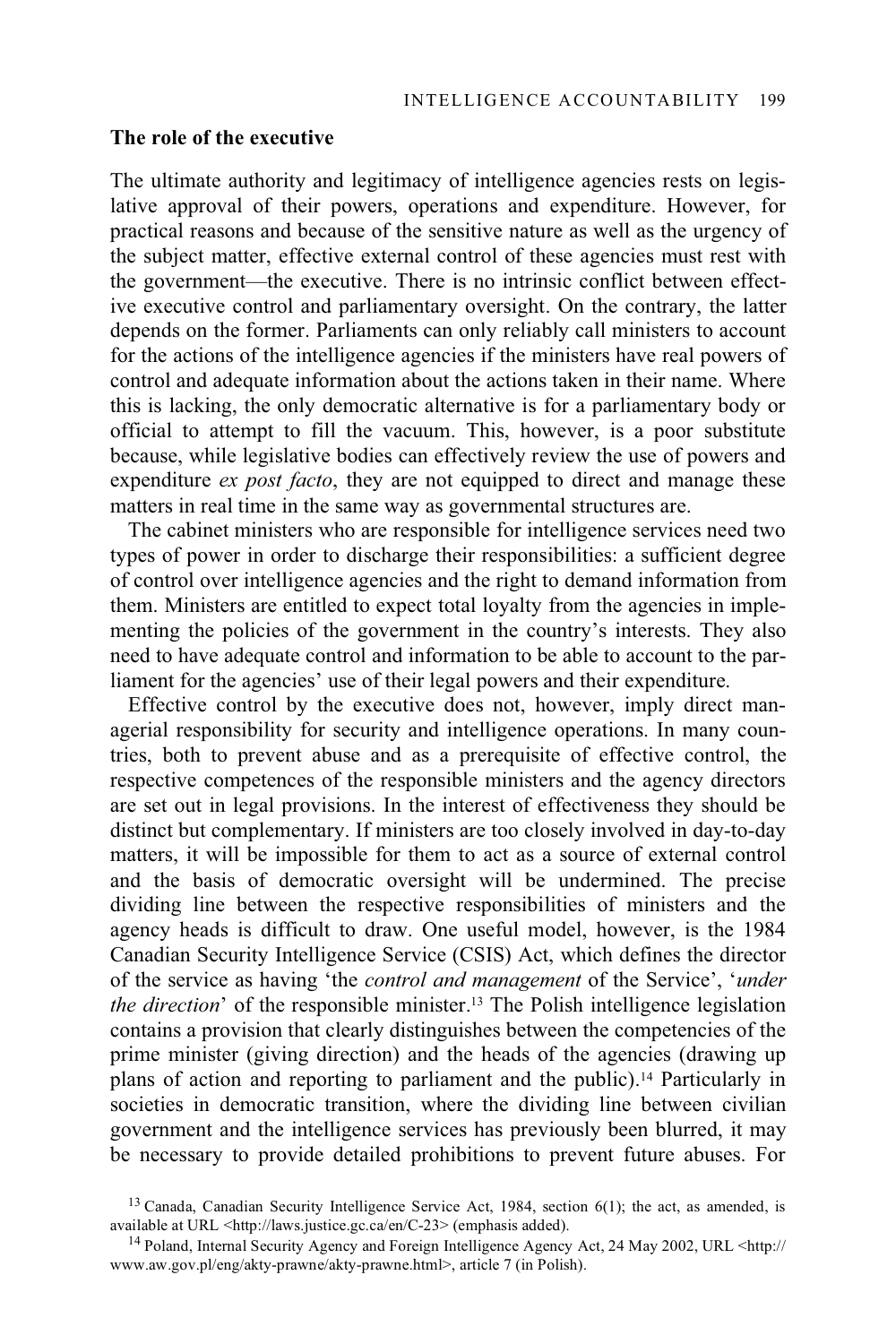instance, in Bosnia and Herzegovina's 2004 legislation, the Chair of the Council of Ministers has a number of detailed policy and review functions but is expressly prevented from assuming 'in whole or in part' the rights and responsibilities of the director-general or deputy director-general of intelligence.<sup>15</sup>

# **International intelligence cooperation**

Developing and maintaining international and cross-agency intelligence cooperation has become imperative in today's security environment. If the new perceived threats (i.e. militants and terrorists) operate in constantly changing cross-border structures (benefiting from creations of the information age such as mobile phones and the Internet), then the intelligence operatives and services trying to track them down must respond by operating in similarly dynamic cross-border style. Despite the manifold difficulties of intelligence sharing between states, intelligence agencies of different states cooperate in a number of ways: pooling resources, trading information, drawing up common threat assessments and, unfortunately, sometimes conspiring to circumvent domestic law.16

There are two concerns related to international intelligence cooperation that underline the need for strict and balanced executive control. The first is the temptation for intelligence services seeking information on pressing issues to disregard the original method used by a possibly less scrupulous overseas partner for obtaining the information. International law clearly prevents the use, for example in a terrorist prosecution or in deportation proceedings, of information obtained in another state through torture.17 Under Article 15 of the 1984 Convention against Torture and Other Cruel, Inhuman or Degrading Treatment or Punishment,18 any statement made as a result of torture is inadmissible in evidence in 'any proceedings', except in proceedings against the alleged torturer. It can be argued, although international law is not so specific here, that the same considerations apply even to the mediated use of information obtained by another state's security services through torture. As the British Judge David Neuberger commented in a relevant case: 'by using torture, or even by adopting the fruits of torture, a democratic state is weakening its case against terrorists, by adopting their methods, thereby losing the moral high ground an open democratic society enjoys'.19

<sup>&</sup>lt;sup>15</sup> Bosnia and Herzegovina, Law on the Intelligence and Security Agency, 2004, URL <http://www.<br>legislationline.org/upload/old/35d065b27c243a9098a01793763f1b86.pdf>, articles 8-10.

 $16$  Wetzling, T., 'Actors, activities and dimensions: understanding European counter-terrorism intelligence liaisons', eds S. Farson et al., *Handbook of Global Security and Intelligence: National Approaches*  (Greenwood Publishing Group: Westport, Conn., forthcoming). 17 Born and Leigh (note 1), pp. 66.

<sup>&</sup>lt;sup>18</sup> The Convention against Torture and Other Cruel, Inhuman or Degrading Treatment or Punishment was opened for signature on 10 Dec. 1984 and entered into force on 26 June 1987. The text of the convention is available at URL <http://www.unhchr.ch/html/menu3/b/h cat39.htm>.

<sup>&</sup>lt;sup>19</sup> Lord Justice Neuberger (dissenting), *A. and others v. Secretary of State for the Home Department*, Court of Appeal (Civil Division), [2004] EWCA Civ. 1123, URL <http://www.bailii.org/ew/cases/ EWCA/Civ/2004/1123.html>. Ultimately, the House of Lords found against the use of such material if it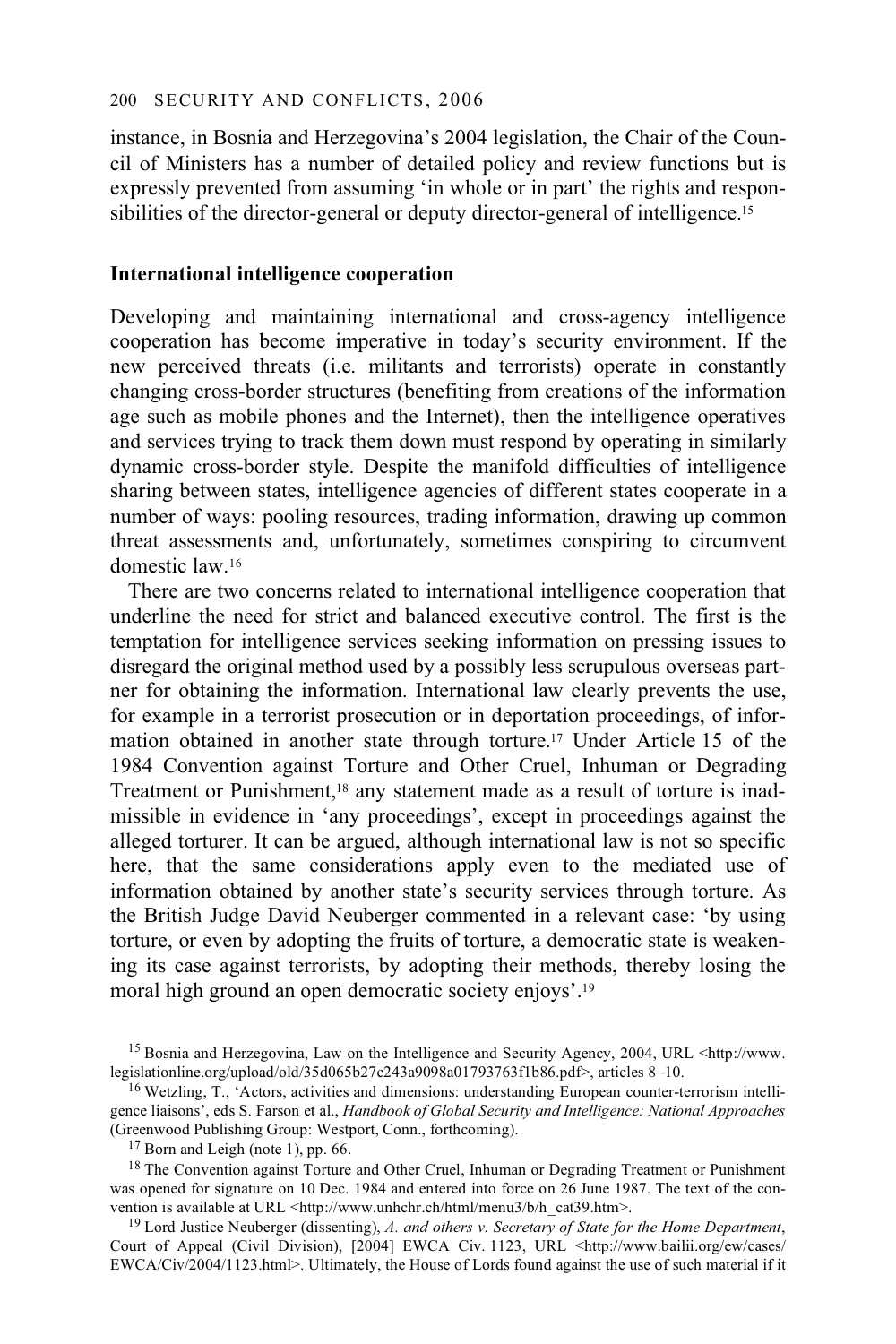A second reason for concern is that international intelligence cooperation may entail transferring information on national citizens to foreign intelligence services. Many countries have introduced legal safeguards and controls to avoid personal data on their citizens being supplied to other countries in breach of domestic law.20 The issue goes wider than concern for the originating state's citizens. Since intelligence shared with foreign intelligence services is no longer under the control of the provider, inappropriate or careless use by the recipient may harm the intelligence activities of the supplier. More importantly, the intelligence provided to a foreign entity may be used or even be essential for supporting policies counter to the interests or objectives or against the ethical standards of the providers.21 For these and other reasons, it is essential that international intelligence cooperation should be properly authorized by ministers and should be subject to a necessary minimum of safeguards to ensure compliance with domestic law and international legal obligations. At the least, international cooperation should be based on agreements or frameworks which have been subject to ministerial approval.

# **Safeguards against ministerial abuse of intelligence services**

As noted above, executive control of the security sector carries potential risks which require additional safeguards. First, if there is excessive secrecy, the government in effect treats information acquired by public servants as its own property. The executive may attempt to withhold information about security accountability or procedures that are legitimate matters of public debate with the purported excuse of national security. Second, the executive may be tempted to use security agencies or their capacities to gather information in order to strengthen its position. Safeguards allowing officials to refuse unreasonable government instructions in the latter context are highly desirable.

There is a delicate balance between ensuring proper democratic control of the security sector and the distortion of intelligence findings to support a particular political option. The legislation governing security and intelligence agencies should contain clear arrangements for political direction and, in the case of internal agencies, political independence, to ensure that matters of policy are determined by politicians accountable to the public.

Various forms of safeguard may be used to prevent the misuse of agencies by the executive. In Australia, Canada and Hungary there is a requirement that

was clear that it had been obtained by torture. See *A. (FC) v. Secretary of State for the Home Department*, [2005] UKHL 71, URL <http://www.bailii.org/uk/cases/UKHL/2005/71.html>.

<sup>20</sup> See e.g. German Bundesverfassungsschutzgesetz [Federal Constitution protection law], Nov. 2002, URL <http://www.fas.org/irp/world/germany/docs/bverfg.htm>, article 19 (3), (unofficial English translation).<br><sup>21</sup> See e.g. Fava, C., 'Draft report on the alleged use of European countries by the CIA for the trans-

port and illegal detention of prisoners', 2006/2200 (INI), European Parliament, Temporary Committee on the Alleged Use of European Countries by the CIA for the Transport and Illegal Detention of Prisoners, 24 Nov. 2006, URL <http://www.europarl.europa.eu/comparl/tempcom/tdip/default\_en.htm>.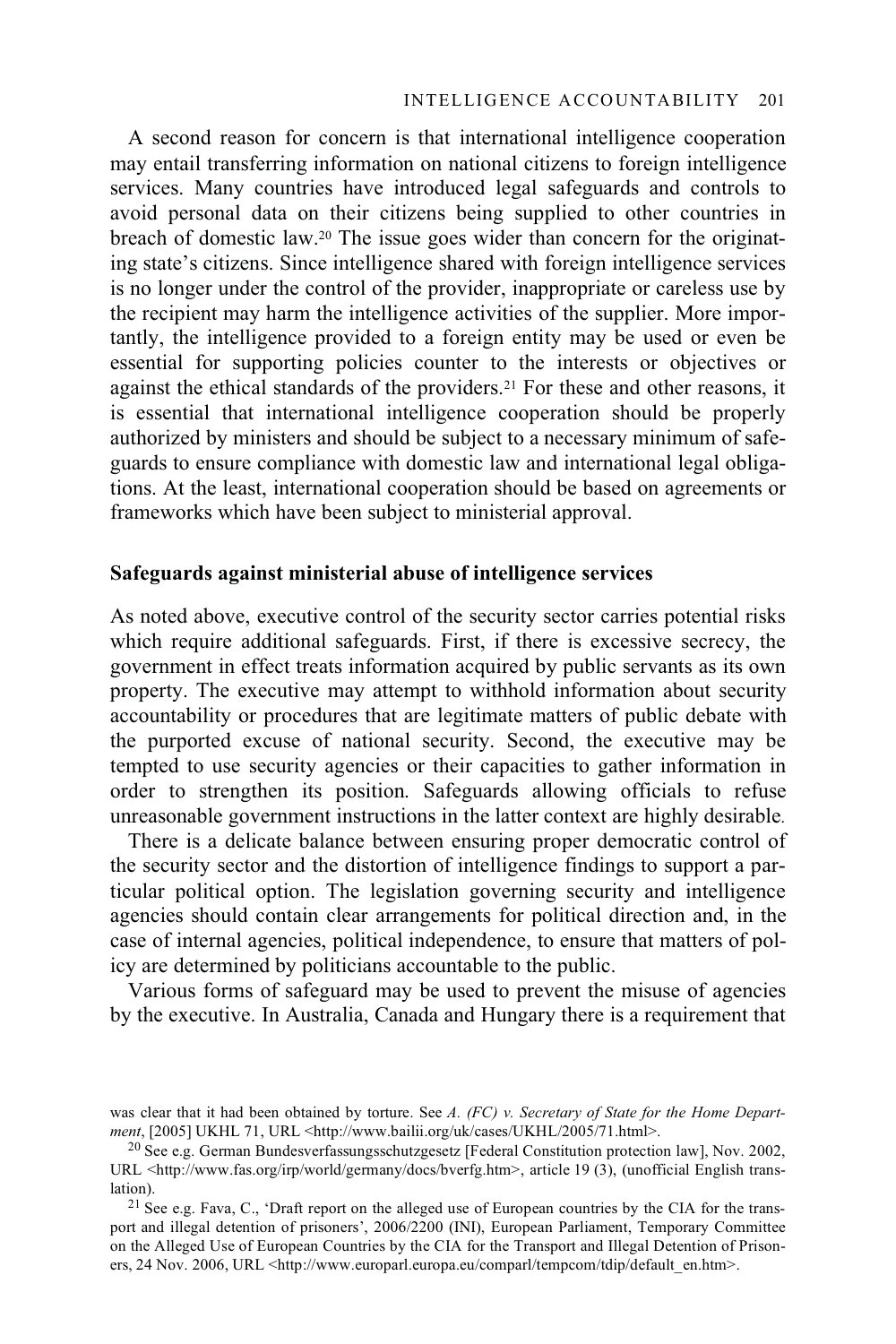ministerial instructions be put in writing.22 Such instructions may also be required to be disclosed outside the agency. The Canadian act, for example, requires that they be given to the responsible review committee.<sup>23</sup> and Australian law requires them to be given to the independent Inspector-General of Intelligence and Security as soon as practicable after the instruction is issued. $24$ A second type of group of safeguards aims at promoting the political neutrality and bipartisan use of the intelligence services. For example, the Australian intelligence legislation gives the director-general a duty to brief the leader of the opposition.25 A bipartisan approach to security and intelligence is more likely to be maintained if leading opposition parliamentarians do not feel that they have been wholly excluded from the 'ring of secrecy'. The Australian example is drawn from a Westminster-style parliamentary democracy, albeit a federation. In a more complex federal presidential state there may be a range of actors who should be briefed on a 'need to know' basis. In Bosnia and Herzegovina26 and the UK, for example, intelligence laws include clear provisions that the intelligence and security services shall not allow their impartiality to be undermined—be it by furthering the interests of certain political parties or by weakening the credibility of legitimate political movements in the country.27 A third type of safeguard is the so-called open-door policy by which the agency head is granted the right of access to the prime minister or president in order, among other things, to express any politically related concerns. In the UK, the heads of the domestic (Security Service) and foreign (Secret Intelligence Service and Government Communications Headquarters) security agencies, although responsible to the home and foreign secretaries, respectively, have the right of direct access to the prime minister.28 A fourth group of safeguards against ministerial abuse exists within the agency: for example, legal limits on what an agency can be asked to do; legal safeguards concerning the appointment and dismissal of the agency head; and independent mechanisms for dealing with suspected illegal activities (so-called whistleblower or grievance procedures).

<sup>22</sup> E.g. Hungary, Act on the National Security Services, 19 Dec. 1995, URL <http://www.dcaf.ch/<br>info/legal/countries/Hungary/Sec Service Act.pdf>, section 11.

<sup>23</sup> See e.g. Canada (note 13), section 6(2), requiring written instruction issued by the minister to the director of the service to be given to the Security Intelligence Review Committee.

<sup>24</sup> Australia, Inspector-General of Intelligence and Security Act, 1986; the act, as amended, is available at URL <http://www.austlii.edu.au/au/legis/cth/consol act/ioiasa1986436.txt>, section 32B.

<sup>25</sup> Australia, Intelligence Services Act, 2001, URL <http://scaleplus.law.gov.au/html/pasteact/3/3483/<br>pdf/IntelligServ2001.pdf>, section 19.

 $26$  See Bosnia and Herzegovina (note 15), article 6.

<sup>27</sup> Bosnia and Herzegovina (note 15), article 39; and United Kingdom, Security Service Act, 27 Apr.<br>1989, URL <http://www.opsi.gov.uk/ACTS/acts1989/Ukpga 19890005 en 2.htm#mdiv2>, section 2.

<sup>28</sup> United Kingdom (note 27), section 2(4); United Kingdom, Intelligence Service Act 1994, 26 May 1994, URL <http://www.opsi.gov.uk/acts/acts1994/Ukpga\_19940013\_en\_2.htm>, sections 2(4), 4(4).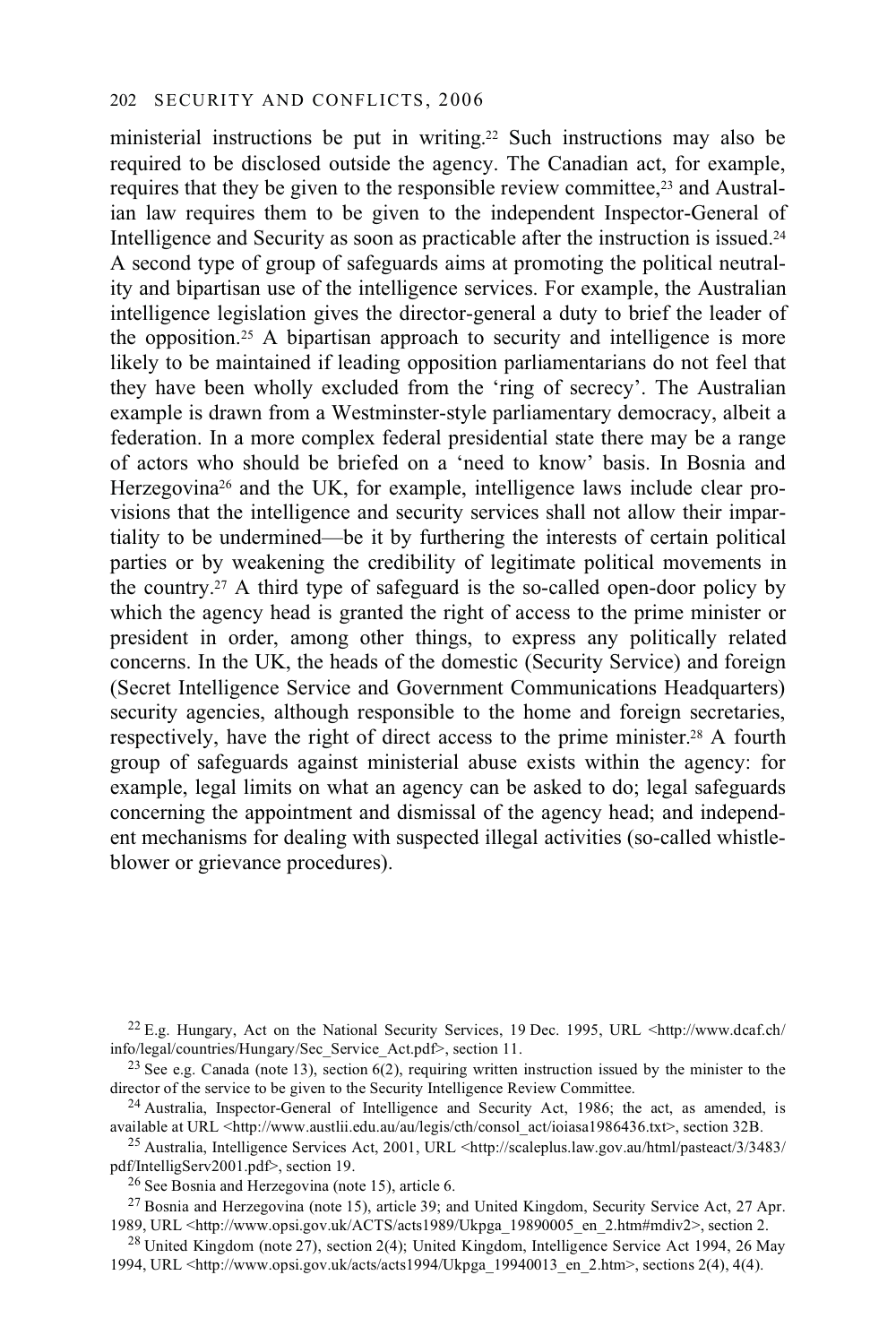# IV. Parliamentary oversight: inside or outside the ring of secrecy?

Oversight or scrutiny of the security sector cannot remain the preserve of the government alone without inviting potential abuse. Aside from their role in setting the legal framework, it is commonplace for parliaments to scrutinize governmental activity. In most democracies it is accepted that all areas of state activity should be open for investigation by the parliament, including the security and intelligence sector. Parliamentary involvement gives legitimacy and democratic accountability. It can help to ensure that security and intelligence organizations are serving the state as a whole and protecting the constitution, rather than narrower political or sectoral interests. However, there are corresponding risks to be avoided, including undue politicization of intelligence issues and irresponsible behaviour by parliamentarians in debate. This section elaborates on the role of the parliament in the oversight of intelligence services, including the sensitive issue of parliamentarians' access to classified information.

# **The role of the parliament**

The international norm is for the parliament to establish a specialized body which is mandated to provide oversight of the intelligence services.<sup>29</sup> Without such a specialized committee, it is hard if not impossible for the parliament to exercise systematic and focused oversight of the intelligence services. Table 5.2 presents an overview of different parliamentary intelligence oversight committee systems in selected European countries.

The scope of the mandate of the parliamentary intelligence oversight committee is crucial for its success. One option is for the mandate to be comprehensive and include both policy and operations (e.g. as in Germany and the USA).<sup>30</sup> A parliamentary oversight body that deals with operations may have greater credibility and may be given greater powers, such as powers of subpoena. However, it will face inevitable restrictions on how it conducts its investigations and on what can be reported to the parliament or the public. It will operate in effect within a ring of secrecy and that will create a barrier between it and the remainder of the parliament. Provided that it establishes a reputation for independence and thoroughness, this need not affect its legitimacy. However, the parliament and the public will have to take it on trust to a certain degree that proper oversight of operational matters is taking place without supporting evidence being available. Another danger is that such an

 $^{29}$  France is one of the rare liberal democracies where the parliament does not have a specialized com-<br>mittee dedicated to the oversight of intelligence services.

<sup>&</sup>lt;sup>30</sup> US Senate Select Committee on Intelligence, 'Rules of the US Senate Select Committee on Intelligence', section 13; and Act Governing the Parliamentary Control of Intelligence Activities by the German Federation, Parliamentary Control Panel Act (PKGrG), Apr. 1978, section 2, 2a. See the discussion in Born and Leigh (note 1), pp. 77–102.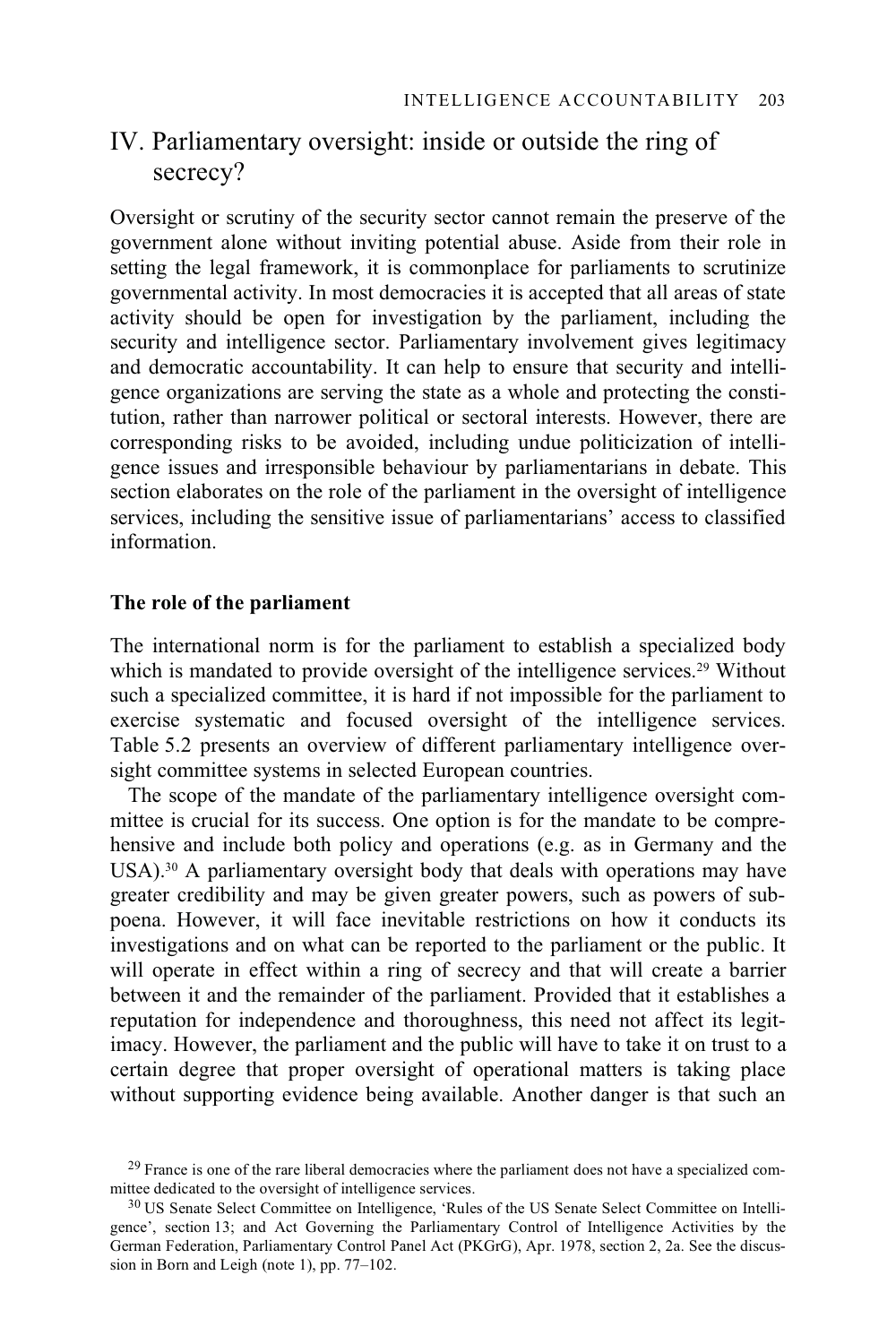| Type of intelligence oversight committee                                                                                                                                                                                                           | Examples of use                            |
|----------------------------------------------------------------------------------------------------------------------------------------------------------------------------------------------------------------------------------------------------|--------------------------------------------|
| No parliamentary intelligence oversight committee                                                                                                                                                                                                  | France                                     |
| No parliamentary intelligence oversight committee but<br>the parliament has at its disposal an independent committee<br>of experts to ensure oversight of the intelligence services;<br>members are appointed by the parliament; committee reports | Norway                                     |
| to the parliament                                                                                                                                                                                                                                  |                                            |
| Parliamentary intelligence oversight committee and the parliament<br>also has at its disposal an independent committee of experts,<br>appointed by the parliament, which reports to the parliament                                                 | Belgium                                    |
| Parliamentary intelligence oversight committee in combination<br>with an independent committee of experts, appointed by the<br>government and reporting to the government                                                                          | <b>Netherlands</b>                         |
| Parliamentary intelligence oversight committee with expert staff                                                                                                                                                                                   | Germany, USA                               |
| Not one but several parliamentary intelligence oversight<br>committees for domestic, foreign and military intelligence                                                                                                                             | Romania                                    |
| Ad hoc investigative committees to investigate the role of<br>government and intelligence services                                                                                                                                                 | German Parliament,<br>Committee of Inquiry |

**Table 5.2.** Types of parliamentary intelligence oversight committees in democracies

oversight body gets too close to the agencies it is responsible for overseeing. For example, although a legal requirement that the oversight body be notified in advance of certain actions by the agency may appear to strengthen control, it could also protect that body from later criticism of these operations. This is a danger, for example, in the USA, where congressional intelligence oversight committees must be notified about special intelligence operations in advance.<sup>31</sup> The alternative approach is to limit the mandate of the parliamentary oversight committee to matters of policy and finance only (as in the UK) or human rights and the rule of law (as in Norway).<sup>32</sup> These aspects can be more readily examined in the public arena with fewer restrictions on disclosure—although the publication of precise budgetary details may be prejudicial to national security. The difficulty of the latter approach, however, is that it detracts from one of the key tasks of parliamentary scrutiny: to ensure that government policy in a given field is carried out effectively and within the boundaries of the law. Without access to some operational detail, an oversight body can have or give no assurance about the efficiency or the legality of the intelligence services.

<sup>&</sup>lt;sup>31</sup> Such activities are regulated in the 1974 Hughes–Ryan Act; the 1980 Oversight Act, and the 1991 Intelligence Authorization Act. On congressional involvement in authorizing covert operations see Johnson, L. K., 'Governing in the absence of angels: on the practice of intelligence accountability in the United States', eds Born, Johnson and Leigh (note 1), pp. 64–66**.**

<sup>&</sup>lt;sup>32</sup> Norway, Act Relating to the Monitoring of Intelligence, Surveillance and Security Services, Act no. 7, 3 Feb, 1995, URL <http://www.dcaf.ch/info/legal/countries/Norway/Law/IntelligenceAct.pdf>, section 2.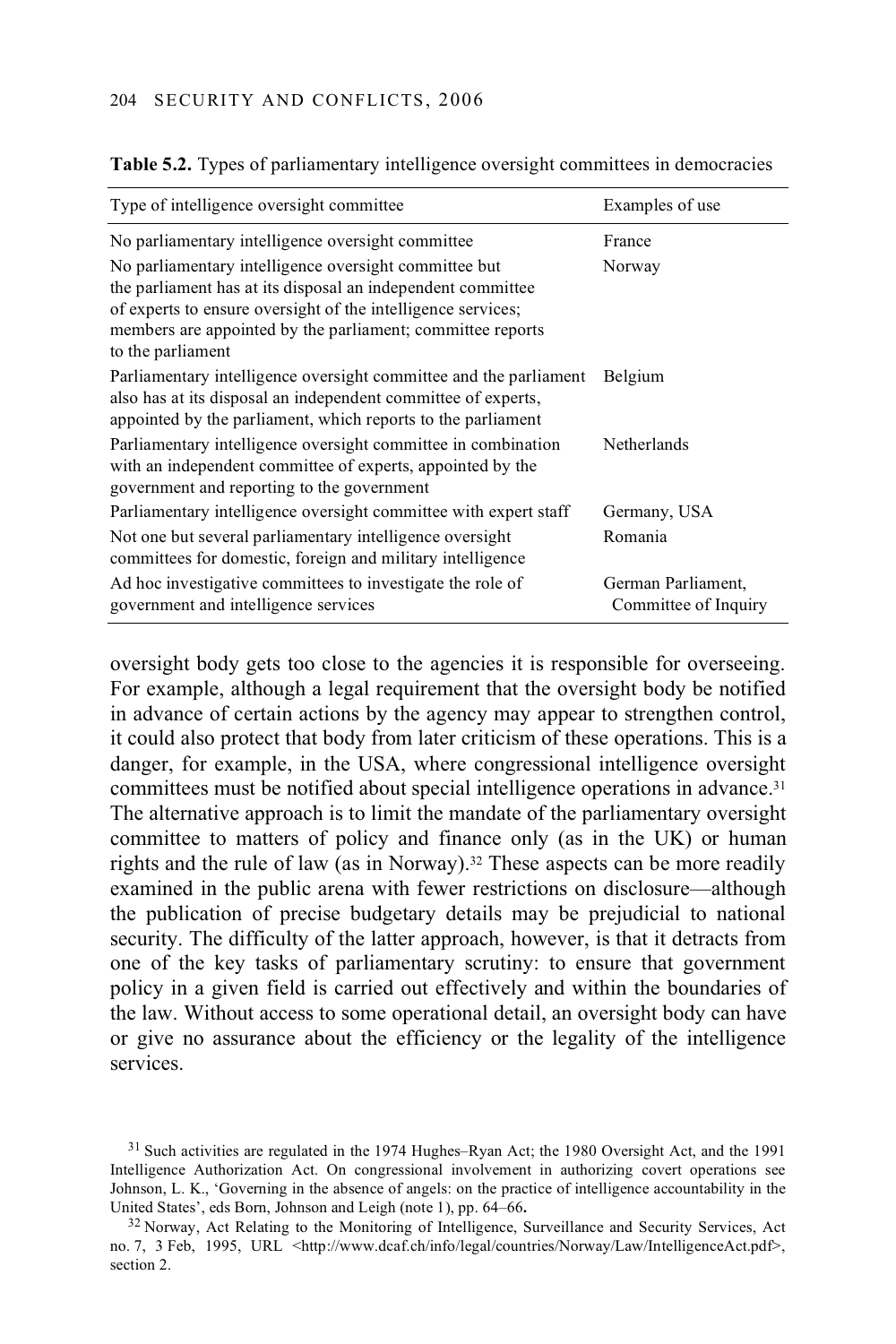#### **Access to secret information**

As mentioned above, effective scrutiny of security and intelligence is painstaking and unglamorous work for politicians, conducted almost entirely behind the scenes. Sensitive parliamentary investigations require in effect a parallel secure environment in the parliament for witnesses and papers. The preservation of necessary secrecy may create a barrier between the few parliamentarians involved and the remainder, causing those within the ring of secrecy to be envied or distrusted by colleagues. It is therefore essential that a cross section of parliamentarians who can command widespread trust and public credibility are involved—for example, senior politicians and leaders of parliamentary factions. The parliament, and particularly the oversight body, must have sufficient power to obtain information and documents from the government and intelligence services. The precise extent to which a parliamentary oversight body requires access to security and intelligence information and the type of information concerned depends on its mandate. An oversight body that has functions which include reviewing operations and effectiveness will require access to more specific information than one with a remit solely covering policy. Clearly, however, an oversight body should have unlimited access to the information necessary for discharging its duties.

Oversight is not only a matter of having access to information, but also of being informed about matters which are important but on which information is not available to the parliament as a whole. The US Congress has acknowledged this problem and has passed laws requiring that the executive keeps the congressional intelligence oversight committee completely and currently informed of the intelligence activities of all agencies, including covert actions.33 Inevitably, for reasons of national security, there is a limit to what this committee can report to the rest of the Congress or the public. Different approaches are followed by various countries. In Australia, for example, the committee is not allowed to disclose in a report to the parliament the identity of, or more general information about, intelligence employees and other operationally sensitive information.34 In the UK, the Intelligence and Security Committee (ISC)—a committee of parliamentarians from both houses—is required by law to produce at minimum one annual report to the parliament. The report, however, is first submitted to the prime minister who can unilaterally delete text from it, although in all cases to date changes have been agreed by consultation. The ISC's annual reports have contained many such deleted passages (marked by asterisks) in recent years. Additionally, the prime minister decides about the timing of the publication of the ISC's report, which may permit him or her to dampen its impact by delaying release until public interest in the relevant events has waned, or to synchronize the date of publication with the government's prepared response. Members of the ISC have

 <sup>33</sup> Johnson (note 31), pp. 64–66.

<sup>34</sup> Australia (note 25), schedule 1, part 1, clause 7.1.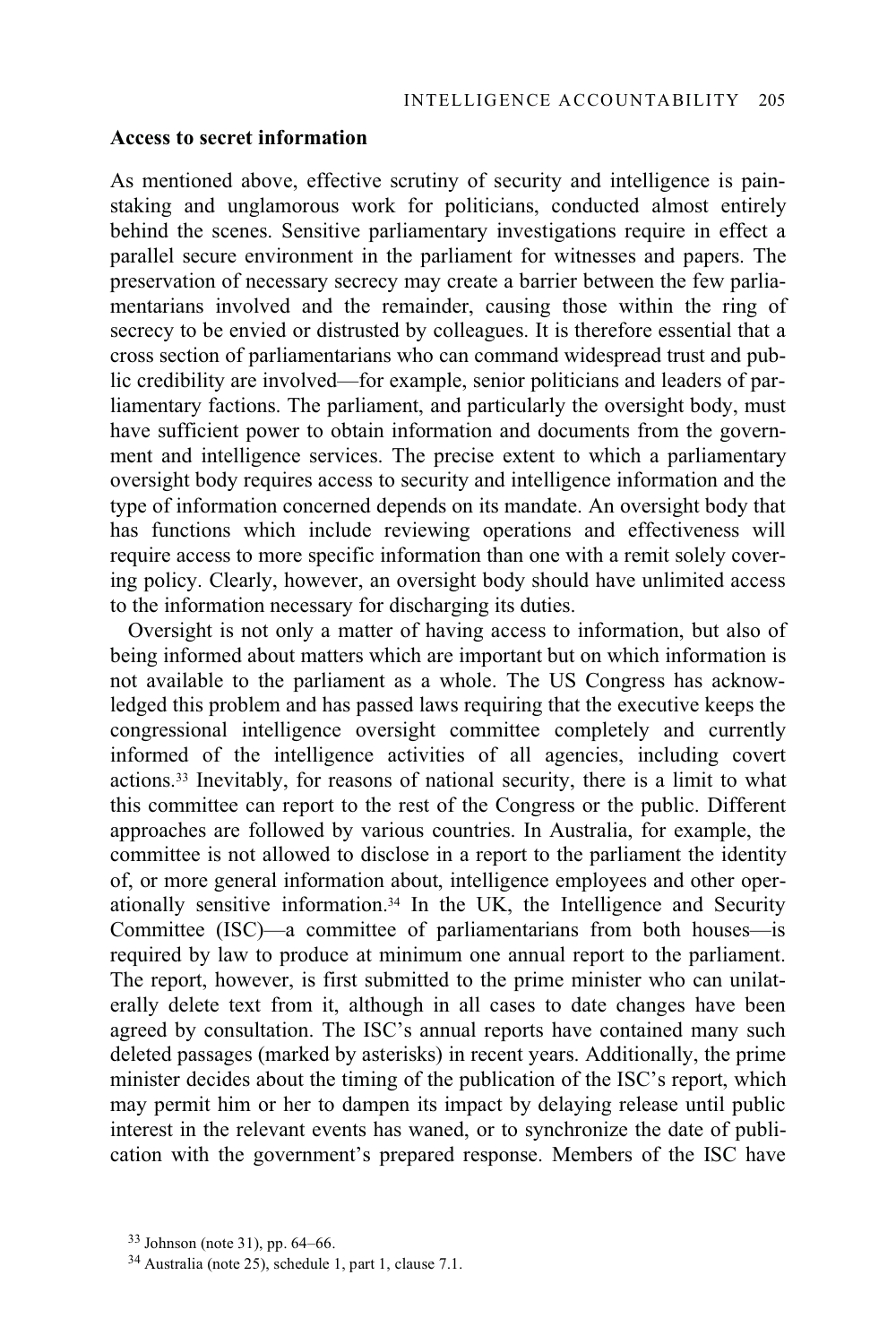complained about unnecessary delay in releasing their findings.35 The danger of the British system is that the executive could use such procedural powers to interfere with and limit the parliamentary accountability of the intelligence services.

A last, but not unimportant, issue is whether parliamentarians are capable of keeping secrets. Research into the functioning of parliamentary intelligence oversight committees has indicated that parliaments rarely leak classified information.36 This is not strange because parliamentarians are aware that, if they leak, they will lose the trust of the intelligence services and the government as well as the public. Furthermore, unless parliamentarians have immunity in such cases, leaking officially classified information is illegal. In many countries members of parliamentary intelligence oversight committees are screened and vetted before they are allowed to take a seat on the committee.<sup>37</sup> Vetting of parliamentarians is, however, a delicate subject. It can be argued that legislators should be immune from vetting (as they are in Argentina, the UK and the USA) because it creates inequality between parliamentarians and because the legislative mandate of parliamentarians should automatically imply access to classified information. Again, if parliamentarians are vetted (as for example in Poland and South Africa), the problem arises of their being dependent for security clearance on the same service that they are supposed to oversee. To avoid a conflict of interests and responsibilities in countries with such a procedure, the ultimate decision about appointing a parliamentarian to the intelligence committee is reserved for the leadership of the parliament alone. The intelligence services therefore play an advisory, not a deciding, role in the security clearance of parliamentarians for oversight work.38

The possibility of having access to information does not necessarily mean that members of the parliament will make use of that possibility. Parliamentarians may fear that their independence and freedom of speech will be compromised if they have knowledge of classified matters. In the Netherlands, for example, Socialist Party parliamentarians refused to become members of the parliamentary intelligence oversight committee for this reason. In the USA only 12 members of the House of Representatives made use of the right to read the 2006 classified intelligence bill (which passed in a vote of 327 to 96 in April 2006), and thus the great majority of members voted in favour of the bill without knowing its contents. The reason why so many members chose not to read the bill is that they would not be allowed to disclose any classified

Born, Johnson and Leigh (note 1). pp. 225–39.

 $35$  Leigh, I. 'Accountability of security and intelligence in the United Kingdom', eds Born, Johnson and Leigh (note 1), pp. 88–89.

 $36$  Born, H. and Johnson, L. K., 'Balancing operational efficiency and democratic legitimacy', eds Born, Johnson and Leigh (note 1). pp. 225–39.

 $37$  Vetting is a process by which an individual's personal background and political affiliation is examined to assesses his or her suitability for a position that may involve national security concerns. See Born and Leigh (note 1), p. 88.<br><sup>38</sup> Born, H. and Johnson, L. K., 'Balancing operational efficiency and democratic legitimacy', eds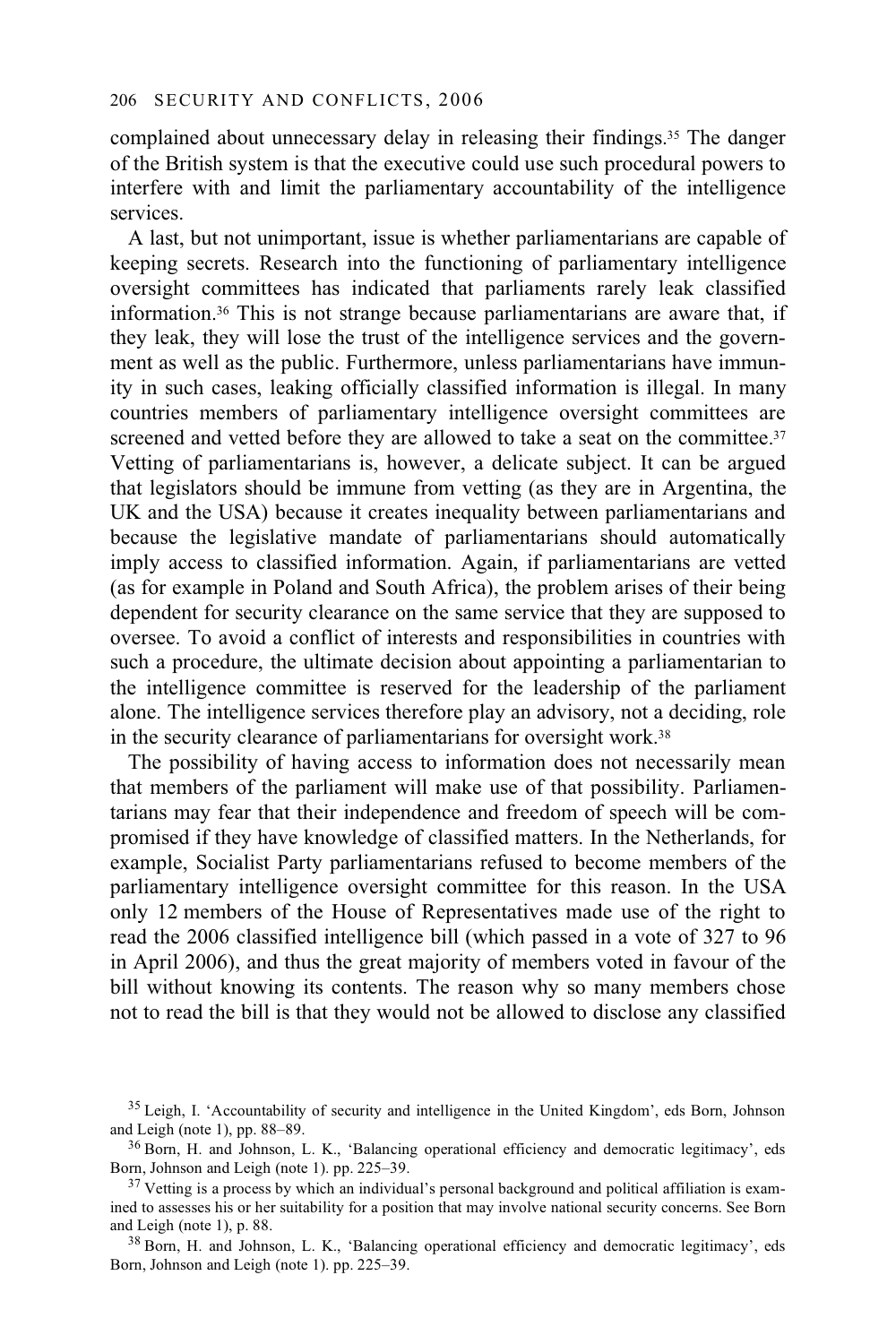information drawn from it during plenary debates in the Congress, even if the media had already reported on the matters concerned.39

# V. Non-political oversight: the role of courts and independent bodies

The previous sections described the importance of the executive and of the parliament in relation to the accountability of intelligence and security agencies. The third branch of the state—the judiciary—also has a role to play, both as the ultimate guardian of the constitution and the law and through various review functions.

# **The role of the judiciary**

It would be misleading to describe the judiciary as routinely involved in oversight. Intelligence-related cases that reach court are sporadic, and judges generally do not see it as their task to supervise the exercise of governmental functions but rather to review their constitutionality, legality or compliance with human rights standards as necessary. Nevertheless, because of the centrality of the rule of law as a source of control on arbitrary power in modern democracies, judicial practice is important. Judges are the final arbiters of the statutory powers that security and intelligence agencies possess.

There are both strengths and dangers in judicial scrutiny of intelligence matters. On the positive side, in most liberal states judges are perceived to be independent of the government; their presumably detached view lends credibility to the system of oversight in the eyes of the public. Traditionally, the courts have been perceived as guardians of individual rights and, arguably, judges are well suited to oversight tasks that involve the interests of individuals—for example the scrutiny of surveillance. There are, however, also problems that in part arise from the necessary tensions and limitations in judicial review of any governmental function, and in part are specific to the field of security.40 Court procedures necessitate sensitive data being disclosed beyond the controlled environment of the security sector itself. Even if legal proceedings take place in camera, the judge, court staff and lawyers may be required to read or handle the information. This raises the difficult question of security vetting. In some countries judges are vetted or access to the handling of this category of cases is restricted to a small group. This may, however, raise questions about pre-vetted judges' impartiality in such proceedings, since the effect of the vetting requirement is to make them acceptable to one party in the case. In other countries vetting would be constitutionally unacceptable and the

<sup>&</sup>lt;sup>39</sup> Not all of the 2006 intelligence bill is classified, but it contains classified provisions and sections. 'Classified intelligence bills often unread: secret process can discourage House debate', *Boston Globe*, 6 Aug. 2006, p. A1. 40 Lustgarten, L. and Leigh, I., *In From the Cold: National Security and Parliamentary Democracy*,

<sup>(</sup>Oxford University Press: Oxford, 1994), pp. 320–59.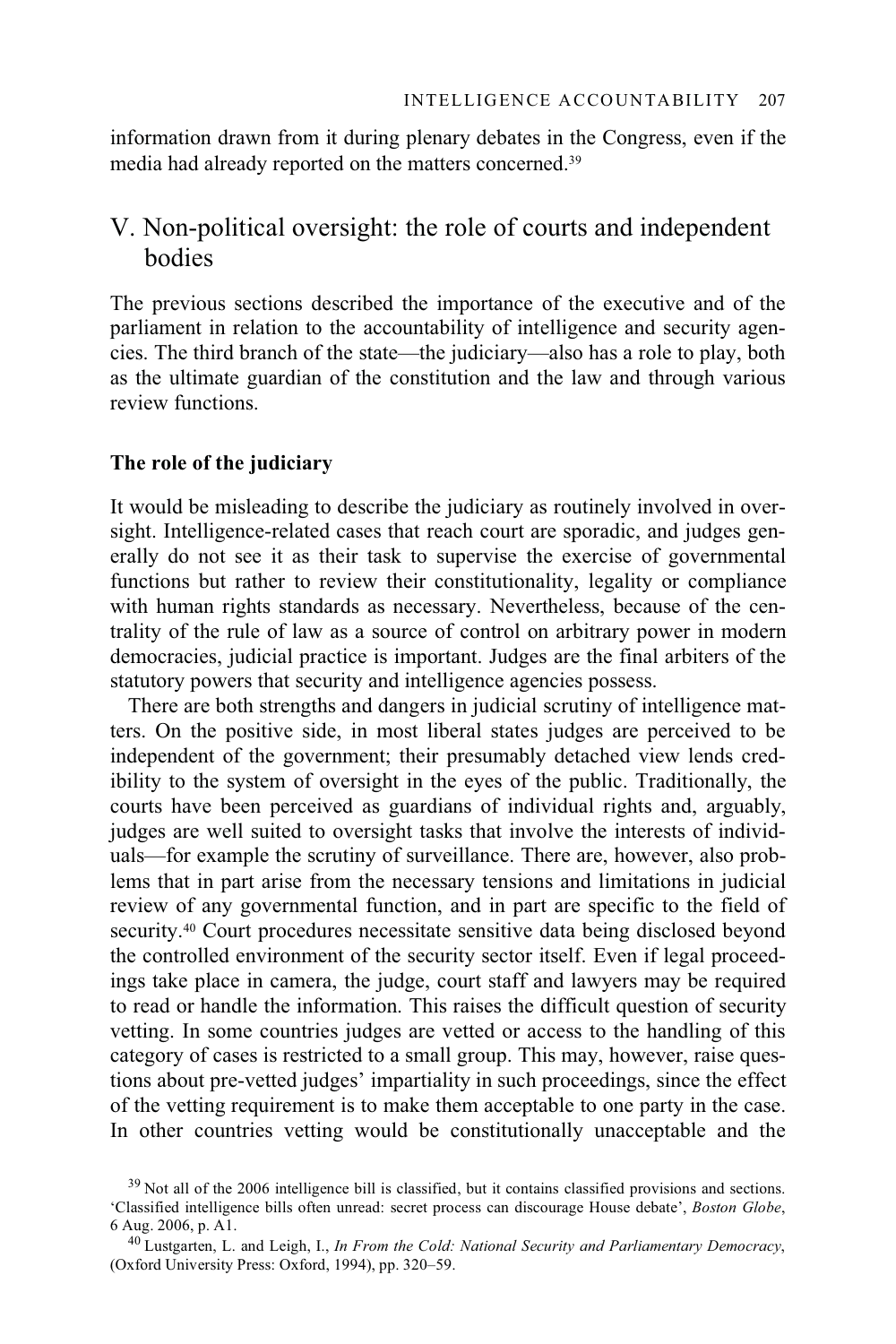seniority and reputation of the judges involved is taken as sufficient guarantee that they can be trusted with secret information.

The more general danger is that over intrusive control by the judges risks involving them in the tasks of the executive and blurs the separation of powers between these two branches of the state. The politicization of the judiciary may also result from the use of judges to conduct inquiries with a security dimension. Their wider credibility and legitimacy may be at risk of being undermined. Judicial scrutiny should be sparing and suitably modest in areas of government policy where judges have no special competence, for example, in assessing whether intelligence justified a decision to take a particular military action or whether it established an imminent threat to the state. Legal control by the courts proper can only operate effectively within the limited range of issues where a person's rights are affected by security decisions. Much security work, however, eludes this criterion since it does not affect a person's recognized legal rights (e.g. gathering information on individuals from public sources, or surveillance in public places). Even if individuals are affected, in many instances they are unlikely to bring legal challenges because the role of the agencies concerned will not be apparent to them (e.g. the targets of surveillance in some countries will never learn that they have been targeted). Challenges by an affected individual are most likely where there are legal procedures against that individual, such as prosecution or deportation, based on intelligence material. Much other security work is not directed towards immediate legal procedures in this way (e.g. long-term intelligence gathering) and is therefore likely to remain unchecked by legal challenge. State interests may be protected also by specific bars on the use of intelligence material in evidence for reasons of public policy. Examples include the common law concepts of public interest immunity or executive privilege and the current statutory bar on admissibility in court of evidence obtained from telephone tapping under the UK's 2000 Regulation of Investigatory Powers Act.41 This act not only deprives prosecutors of potentially valuable evidence but also immunizes warrants for phone tapping from judicial challenge.

In several countries there are judicial procedures that have been specially adapted to a security context: thus, in Canada designated Federal Court judges hear surveillance applications from the CSIS and deal with immigration and freedom of information cases with a security dimension.42

The US 1978 Foreign Intelligence Surveillance Act (FISA) has operated for more than two decades.<sup>43</sup> It created a special court of judges for overseeing surveillance warrants issued by federal police agencies against suspected foreign intelligence agents inside the USA. According to FISA, the electronic surveillance of telephone calls between the USA and foreign countries needs the authorization of the FISA special court. In December 2005 *The New York* 

 <sup>41</sup> United Kingdom, Regulation of Investigatory Powers Act, 2000, URL <http://www.opsi.gov.uk/

<sup>&</sup>lt;sup>42</sup> Leigh, I., 'Secret proceedings in Canada', Osgoode Hall Law Journal, vol. 34 (1996) pp. 113–73.<br><sup>43</sup> United States, Foreign Intelligence Surveillance Act (FISA), 1978, URL <http://caselaw.lp.findlaw.

com/casecode/uscodes/50/chapters/36/toc.html>.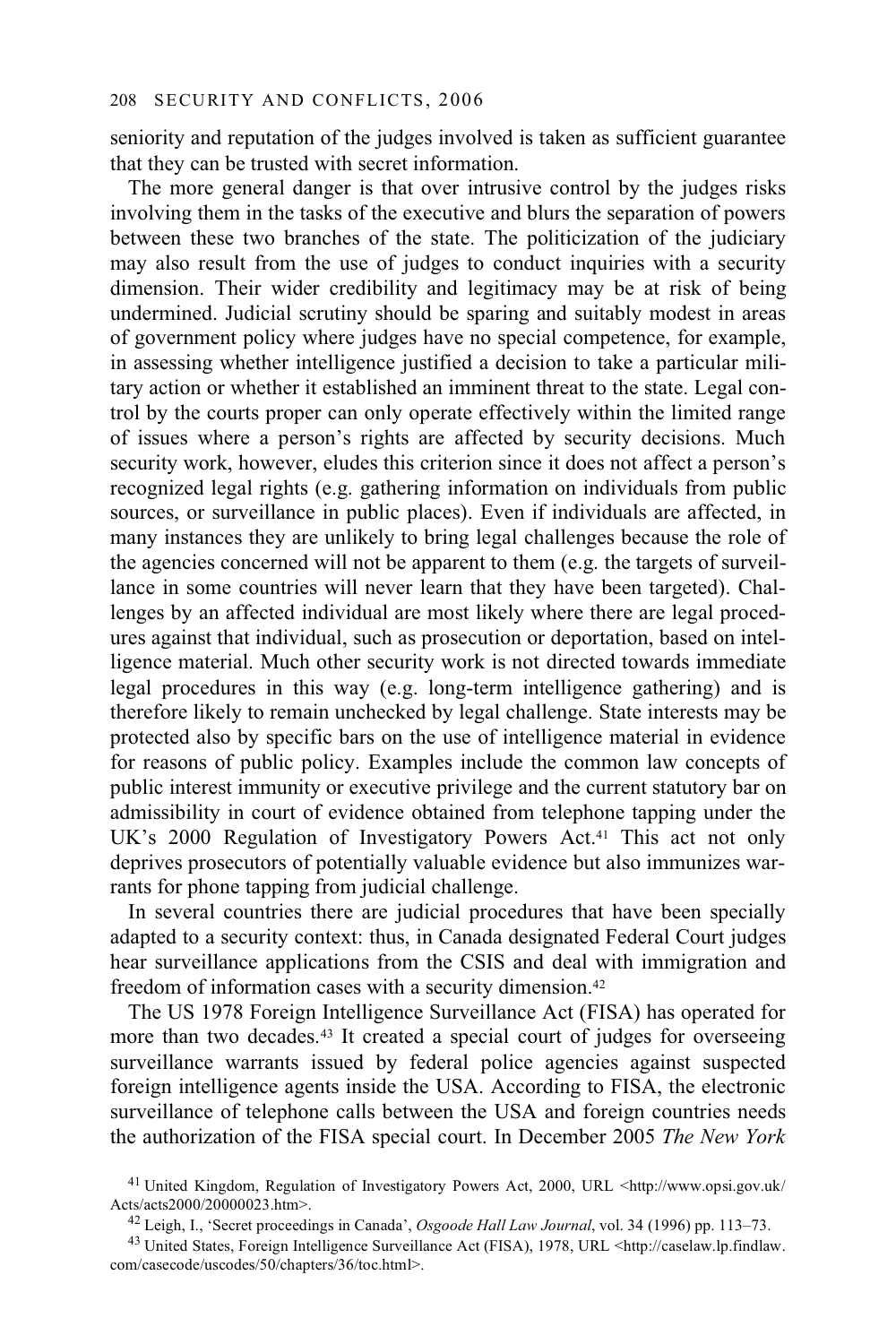*Times* revealed that President George W. Bush had secretly authorized in 2002 the National Security Agency (NSA) 'terrorist surveillance program' to monitor calls between the USA and foreign countries without court authorization.<sup>44</sup> President Bush claimed that the NSA programme was both legal and necessary in the 'global war against terrorism'.<sup>45</sup> The American Civil Liberties Union (ACLU), however, contested the legality of the NSA programme in court and a federal judge ruled in August 2006 that it was illegal.46 The Democratic Party gained control of the US Congress in the November 2006 elections, and the NSA Oversight Act bill was introduced in the House of Representatives in January 2007.<sup>47</sup> If passed, it would reaffirm that the FISA court authorization is the sole legal basis for wiretaps.

Similarly, in the UK designated judicial commissioners deal with some forms of authorization of surveillance—although not in court—under the 2000 Regulation of Investigatory Powers Act; other judicial commissioners review the system and check on the warrants and authorizations granted to the security and intelligence services by ministers. Even in cases such as this, where judges are used in order to safeguard the rights of individuals, there is the danger that familiarity and acclimatization to security material will gradually undermine their qualities of independence and external perspective. If judges become case hardened through overexposure to security techniques, information and assessments as revealed in intelligence-based warrant applications, then they may become less effective in practice at protecting individuals' rights. Evidence from countries that require prior judicial approval of surveillance warrants, such as Canada and the USA, does not suggest high rates of refusal. This casts into doubt whether such judges are really bringing an independent perspective to the process: ultimately, there may be little difference in outcome between this procedure and a system of approval within the agency itself or by a government minister.

One solution to the difficulties of handling intelligence as source material in court proceedings is the use of special, security-cleared legal representatives in deportation, employment and (increasingly) criminal cases.48 Initially adapted from Canadian procedure, this system aims to balance so-called open justice with the state's security interests.<sup>49</sup> It allows a vetted lawyer to test the

44 Risen, J. and Lichtblau, E., 'Bush lets U.S. spy on callers without courts', *New York Times*, 16 Dec.

2005. 45 Lichtblau, E., 'Bush defends spy program and denies misleading public', *New York Times*, 2 Jan.

<sup>46</sup> *ACLU v. NSA*, Detroit District Court, 17 Aug. 2006; and Cable News Network, 'NSA eavesdropping program ruled unconstitutional', 17 Aug. 2006, URL <http://www.cnn.com/2006/POLITICS/08/17/ domesticspying.lawsuit/>.<br><sup>47</sup> Broache, A., 'Congress off to slow start with tech', *New York Times*, 9 Jan. 2007; and US House of

Representatives, NSA Oversight Act, H.R. 11, 4 Jan. 2007, URL <http://thomas.loc.gov/cgi-bin/query/ z?c110:H.R.11:>.

48 British Treasury Solicitor, *Special Advocates: a Guide to the Role of Special Advocates* (Stationery

<sup>49</sup> In the UK the Special Immigration Appeals Commission (SIAC) was established by the Special Immigration Appeals Commission Act 1997, following the ruling of the European Court of Human Rights in the Chahal case. *Chahal v. the United Kingdom*, 22414/93 [1996] ECHR 54, 15 Nov. 1996,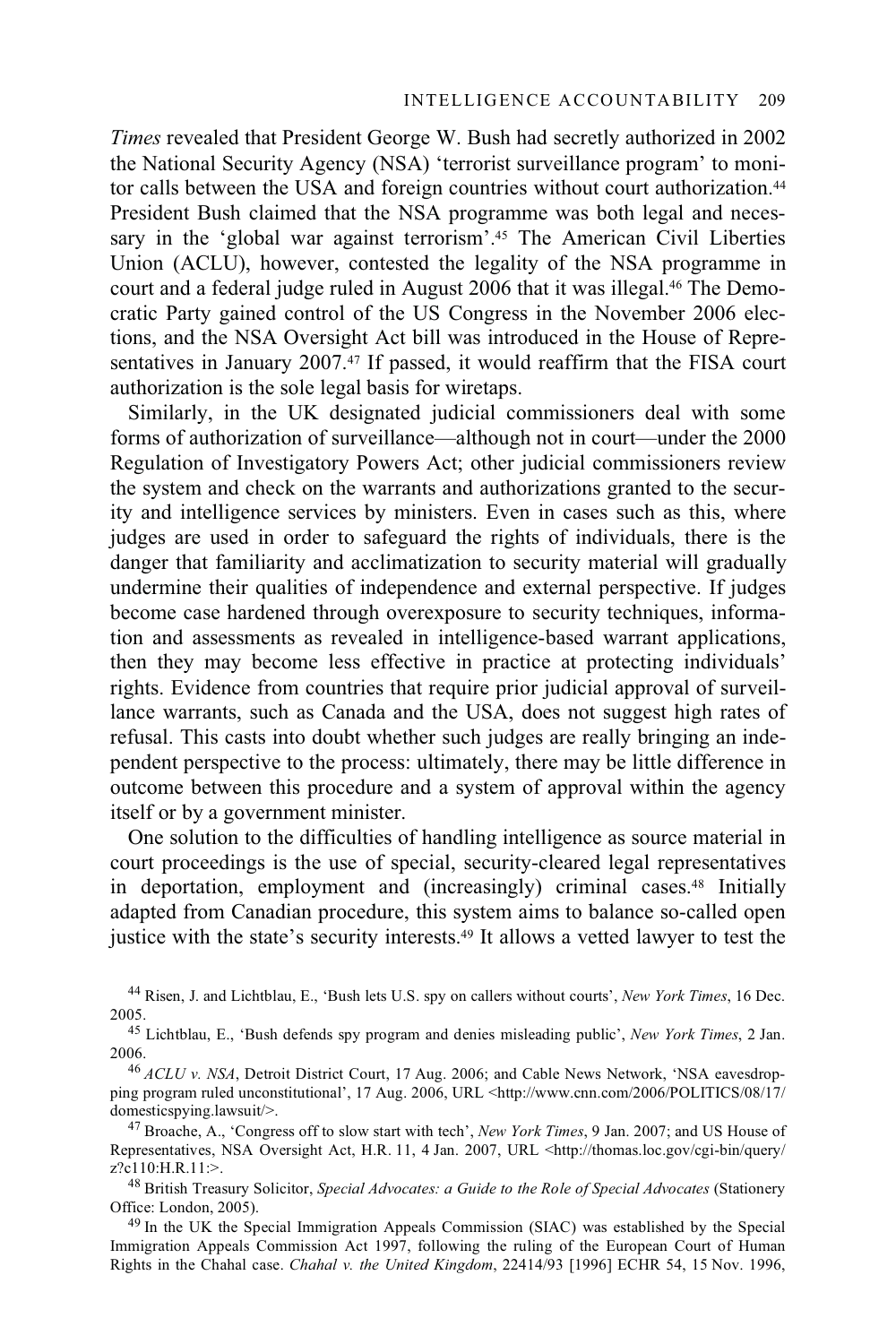strength of the government's case and to challenge the evidence even where the complainant and his or her lawyer are excluded from parts of the legal process on security grounds. The European Court of Human Rights has advocated such procedural innovations as a means of satisfying Article 6 of the European Convention on Human Rights (the right to a fair and public trial),<sup>50</sup> even in security cases.<sup>51</sup> The UK's use of such special advocates has been criticized, however, by some of those who have undertaken the role and by a parliamentary select committee.<sup>52</sup>

## **Complaint systems**

More generally, as explained above, the courts are inherently flawed as a means of accountability for or redress against security and intelligence agencies There is a clear need for alternative avenues of redress for individuals who claim to have been adversely affected by the exceptional powers often wielded by security and intelligence agencies. A proper complaint system can also bolster accountability by highlighting administrative failings and lessons to be learned, leading to improved performance. At the same time, the system should not help those who are legitimately targeted by a security or intelligence agency to find out about the agency's work. A complaint system should be independent, robust and fair to the complainant on the one hand, but sensitive to security needs on the other. For European states, the European Convention on Human Rights also has a bearing because of the rights it establishes to a fair trial by an independent and impartial tribunal, to respect for private life and to the availability of an effective remedy.53

An oversight system may handle complaints in a variety of ways. An independent official, such as an ombudsman, may have the power to investigate and report on a complaint against an agency—as in the Netherlands.<sup>54</sup> Other countries give jurisdiction to deal with complaints against the services as part

<sup>50</sup> On the right to a fair trial see *Edward and Lewis v. the United Kingdom*, [2003] 15 BHRC 189, 22 July 2003, URL <http://worldlii.org/eu/cases/ECHR/2003/381.html>. See also the European Convention on Human Rights, Rome, 4 Nov.1950, URL <http://www.hri.org/docs/ECHR50.html>. <sup>51</sup> *Chahal v. the United Kingdom* (note 49).

52 British House of Commons, Constitutional Affairs Select Committee, Seventh Report of Session 2004–5, the operation of the Special Immigration Appeals Commission (SIAC) and the use of Special Advocates, HC 323-I, 3 Apr. 2005, URL <http://www.publications.parliament.uk/pa/cm200405/

53 Cameron, I., *National Security and the European Convention on Human Rights* (Iustus Forlag: Uppsala, 2000); and Cameron, I., 'Beyond the nation state: the influence of the European Court of Human Rights on intelligence accountability', eds Born, Johnson, and Leigh (note 1), pp. 34–53.

54 Netherlands, Act of 7 February 2002, providing for rules relating to the intelligence and security services and amendment of several acts (Intelligence and Security Services Act 2002), URL <http:// www.aivd.nl/contents/pages/4704/IntelligenceandSecurityServicesAct2002.pdf >, article 83.

URL <http://www.worldlii.org/eu/cases/ECHR/1996/54.html>. The SIAC is able to receive intelligence information in closed hearings and without the presence of the appellant and through use of Special Advocates. Its initial jurisdiction was in cases of deportation on grounds of national security. However, the 2001 Anti-Terrorism Crime and Security Act extended the jurisdiction to include review of detention following a ministerial certificate that a non-national was a security threat; the latter provisions were, however, superseded with the introduction of 'control orders' under the 2005 Prevention of Terrorism<br>Act, URL <http://www.opsi.gov.uk/ACTS/acts2005/20050002.htm>.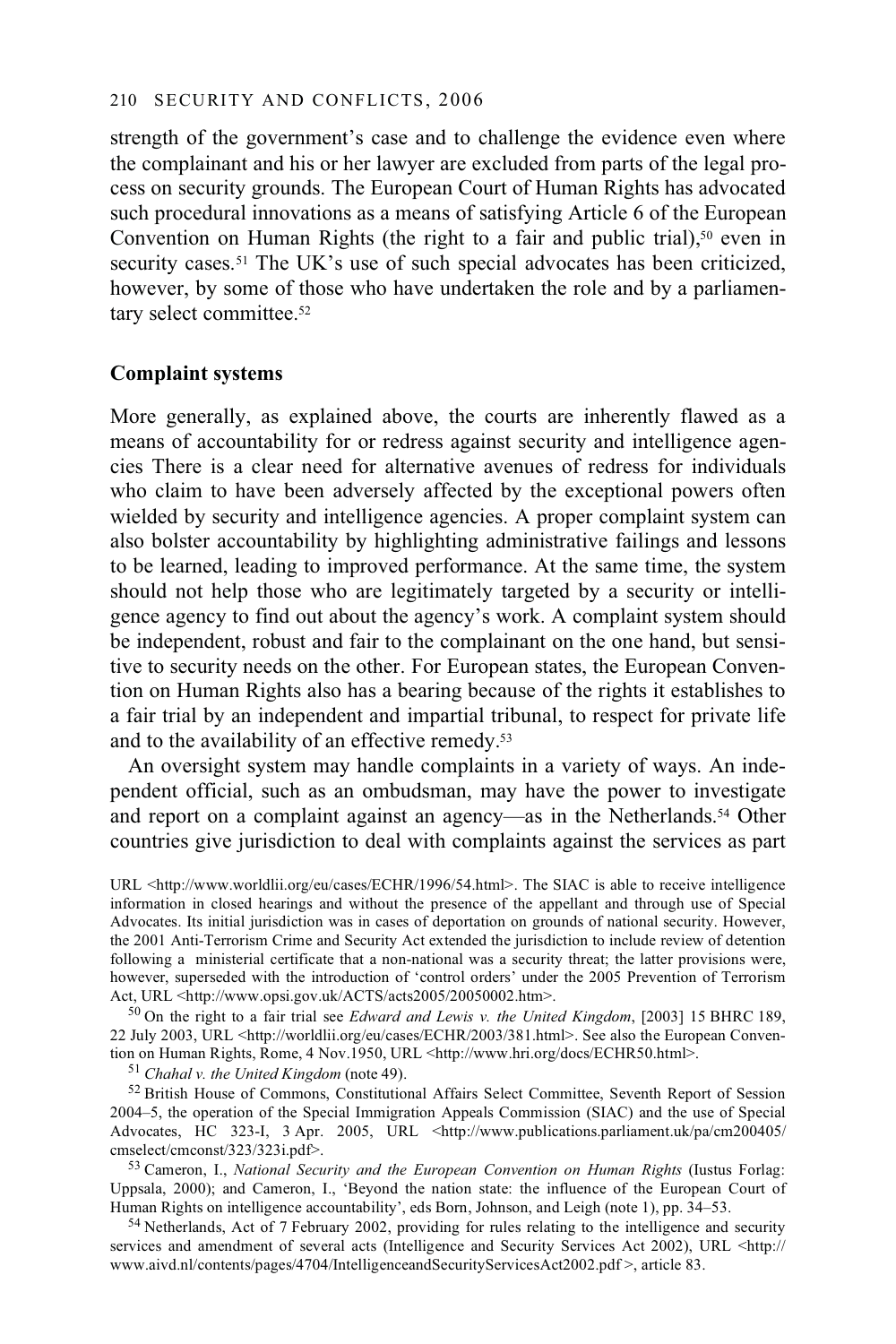of an independent inspector general of security and intelligence's general oversight role. New Zealand's Office of the Inspector-General of Intelligence and Security (established in 1996) and South Africa's Office of the Inspector-General of Intelligence are examples of this approach (see below for more on inspectors general).55 Commissioners appointed under freedom of information or data protection legislation may also be able to investigate complaints in these fields against the agencies. These various ombudsman-type systems each stress the importance of an investigation by an independent official on behalf of the complainant. Their primary focus may be administrative failure rather than a legal error as such, and they give less emphasis to the complainant's own participation in the process and to transparency. The conclusion is usually a report, rather than a judgement or formal remedies, and (if the complaint is upheld) a recommendation for making amends and preventing recurrence of the mistake.

A less common approach is to deal with the complaints and grievances of citizens through a parliamentary intelligence oversight committee, as in Germany and Norway.56 Such a procedure may be a good way to gain insight into potential executive shortcomings—of policy, legality and efficiency. The individual complainant may, however, feel that the complaint process is insufficiently independent—especially if the oversight body is too closely identified with the agencies it oversees or operates within the ring of secrecy. The disadvantages of having a single body handle complaints and oversight can be alleviated by maintaining distinct legal procedures for these different roles. A better option, however, is to give the two functions to different bodies, while ensuring that the oversight body can be alerted to the broader implications of specific complaints. Members of the services, as well as the public, are permitted in some countries to bring service-related issues to the attention of an ombudsman or parliamentary oversight body. In South Africa, for example, members of the service may complain to the Inspector-General, and in Germany officials may raise issues with the Parliamentary Control Panel.<sup>57</sup>

Complaints may also be handled by a specialist tribunal, established to deal with complaints either against a particular agency or over the use of specific powers. The UK has examples of both—the Intelligence Services Commissioner and the Commissioner for the Interception of Communications. Alternatively, a specialist oversight body may handle complaints through a tribunal-type procedure: this is one of the roles given to the Security Intelligence Review Committee (SIRC) in Canada. Tribunals have advantages over regular courts in handling security- and intelligence-related complaints: they can develop a distinct expertise tailored specifically to sensitive information.

<sup>&</sup>lt;sup>55</sup> The South African office was created pursuant to section 210b of the South African Constitution. Constitution of the Republic of South Africa 1996, 8 May 1996 (amended 11 Oct. 1996), URL <http:// www.polity.org.za/html/govdocs/constitution/saconst.html?rebookmark=1>.

<sup>&</sup>lt;sup>56</sup> Sejersted, F., 'Intelligence and accountability in a state without enemies: the case of Norway', eds Born, Johnson, and Leigh (note 1), pp. 119–41.

<sup>&</sup>lt;sup>57</sup> German Bundestag, Secretariat of the Parliamentary Control Commission, *Parliamentary Control of the Intelligence Services in Germany* (Bundespresseamt: Berlin, 2001), pp. 19–20.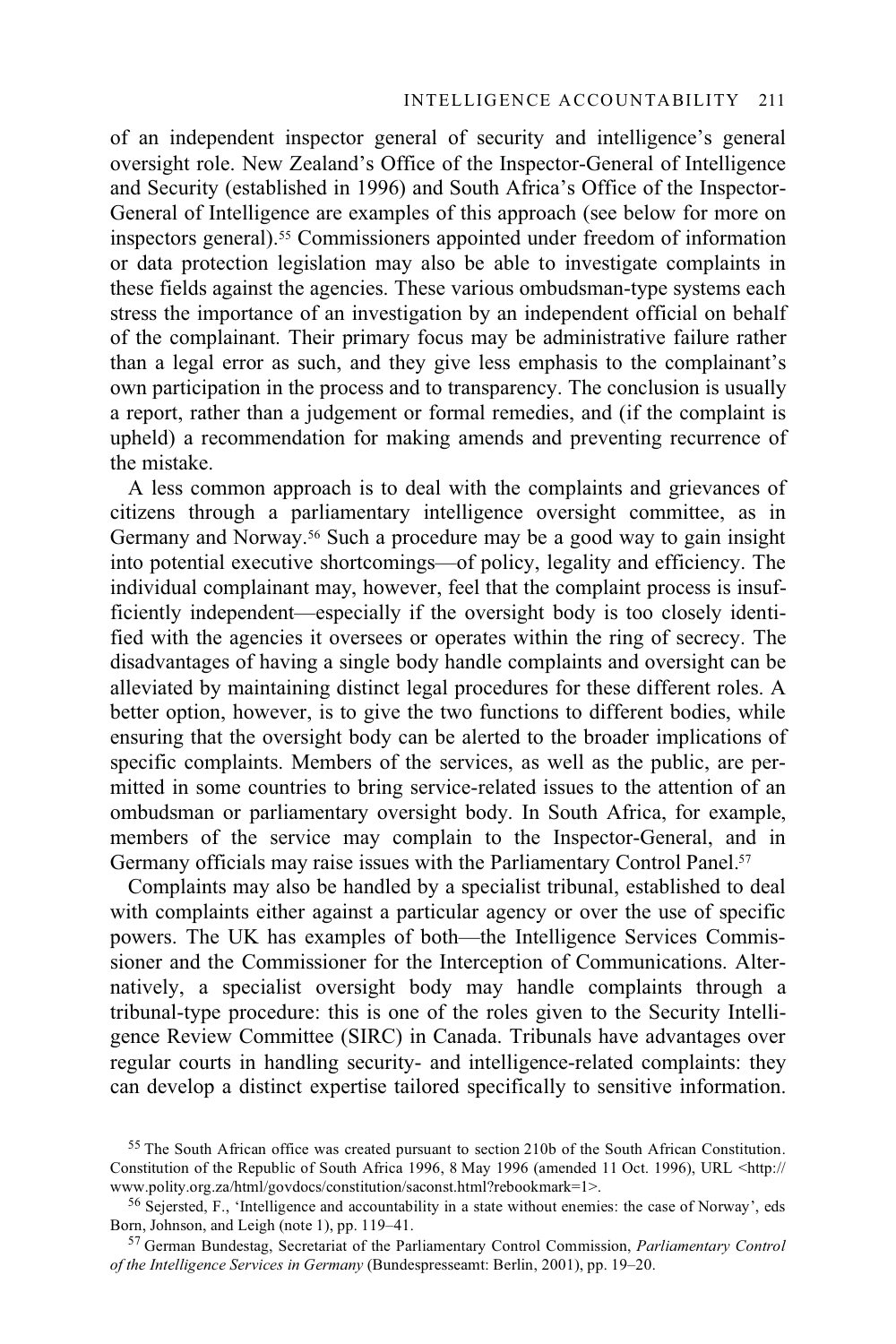Such processes are unlikely to involve a full public legal hearing. Complainants nevertheless face major hurdles: even if granted a hearing, they are likely to have severe practical difficulties in proving a case, in obtaining access to relevant evidence or in challenging the agency's version of events. To combat some of these problems, special security-cleared counsel have been introduced in Canada and in the UK to assist the tribunal reach a more objective assessment of the evidence and the arguments, even if full details cannot be disclosed to the complainant.

# **Inspectors general and auditing**

A number of countries have created independent offices such as inspectors general, judicial commissioners or auditors to check on the activities of the security sector, with statutory powers of access to information and staff.<sup>58</sup> These offices provide impartial verification and assurance for the government that secret agencies are acting in accord with its policies, effectively and with propriety. They may also give redress for complaints. The concept of the inspector general derives from the US intelligence community, which now has a dozen or so officers of this kind, independent of the agencies they oversee. Some are statutory officials (e.g. the inspectors general for the CIA and the Department of Defense); others are derived from administrative arrangements established by the relevant minister (e.g. with regard to the Defense Intelligence Agency and the National Reconnaissance Office); and some report to the Congress as well as to the executive branch. A number of these inspectors general examine agency efficiency and the avoidance of waste and perform audit functions, in addition to looking at legality and policy compliance.

Usually inspectors general function within the ring of secrecy: their primary function is to strengthen accountability to the executive, rather than providing public assurance about accountability in Canada. The Inspector-General of the CSIS is an example: he or she has full access to information in the hands of the service in order to discharge this role.59 Similarly, under legislation in Bosnia and Herzegovina the Inspector General exercises 'an internal control function' and may review the agency's activities; investigate complaints; initiate inspections, audits and investigations; and issue recommendations.<sup>60</sup> The Inspector General has a duty to report at least every six months to the SIRC and to keep the relevant ministers informed of developments on a regular and timely basis. The Inspector General's powers include questioning agency employees and obtaining access to agency premises and data. In South Africa, in contrast, the Inspector-General's role is to report to the parliament. In effect the office breaches the ring of secrecy and provides public assurance, in its report to the parliament, that an independent person with access to the

 <sup>58</sup> United Kingdom, Cabinet Office, Intelligence and Security Committee Annual Report 2001–2002, URL <http://www.cabinetoffice.gov.uk/publications/reports/intelligence/Intelligence.pdf>, appendix 3.

<sup>59</sup> Canada (note 13), c. 21, sections 33.2 and 33.3.

<sup>60</sup> Bosnia Herzegovina (note 15), article 32.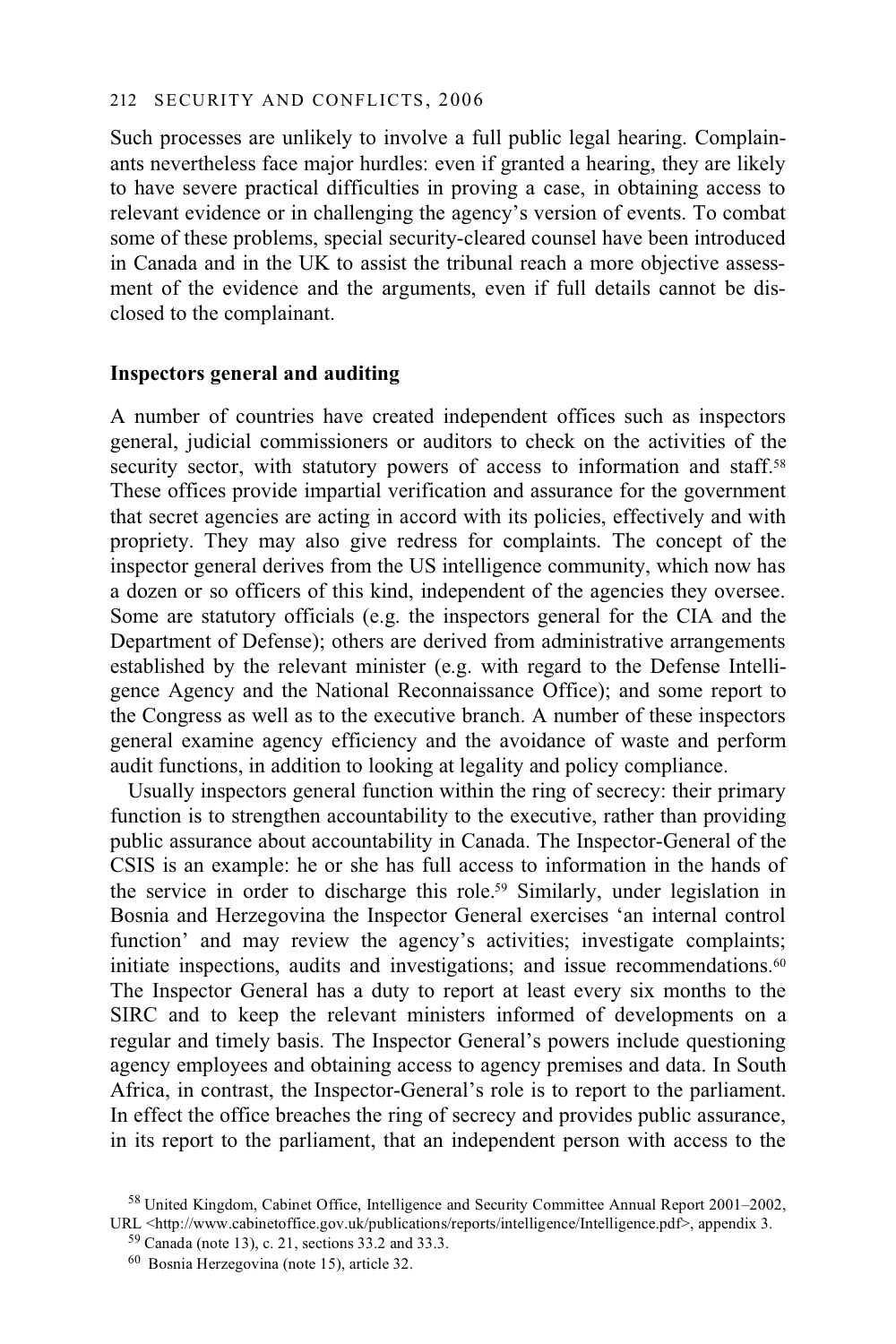relevant material has examined the activities of the security or intelligence agency. Not surprisingly, the Inspector-General is not allowed to publish much of the material on which an assessment of the agency's work is made, although it may be shared with other oversight bodies. Other types of inspectors general who report to the executive may also maintain an informal working relationship with parliamentary bodies; this is the case in Australia, and a number of the US inspectors general report periodically to the Congress.

Regardless of whether an inspector general reports to the legislature, the executive or the courts, careful legal delineation of the office's jurisdiction, independence and powers are vital. Independent officials may be asked to review an agency's performance against one or more of several standards: efficiency, compliance with government policies or targets, propriety or legality. In every case, in order to make a reliable assessment, the office will need unrestricted access to files and personnel. An independent official is unlikely in practice to be able to examine more than a fraction of the work of an agency. Consequently, some inspectors general operate by 'sampling' the work and files of the agencies overseen, in the hope that this will produce a ripple effect inducing the agency to establish more widespread procedures. Some also have jurisdiction to deal with individual complaints (as in Australia<sup>61</sup>).

The auditing of financial propriety is another independent function.62 Both the executive and the legislature have a legitimate interest in ensuring that budgets voted for intelligence are spent lawfully and effectively. However, as with the handling of complaints, it requires some ingenuity to devise systems for protecting secrecy while ensuring that auditors have the wide access to classified information necessary to let them certify whether the services have used government funds within the law. Restrictions designed to protect the identities of certain sources of information and the details of particularly sensitive operations may be imposed on the access granted to an auditor general. What distinguishes the auditing of security and intelligence services from regular audits of other public bodies, however, is the nature of the reporting mechanisms. In order to protect the continuity of operations and the methods and sources of the services, special reporting mechanisms are in place in many countries. For example, in the UK only the chairmen of the parliament's Public Accounts Committee and the Intelligence and Security Committee are fully briefed about the outcome of the financial audit. These briefings may include reports on the legality and efficiency of expenditure, on possible irregularities and on whether the services have operated within or have exceeded the budget. In many countries, the public annual reports of the security and intelligence service (e.g. in the Netherlands) or of the parliamentary oversight body (e.g. in the UK) include statements about the outcome of the financial audits.

 $61$  Australia (note 24), sections 10–12.

 $62$  Born and Leigh (note 1), pp. 113–19.